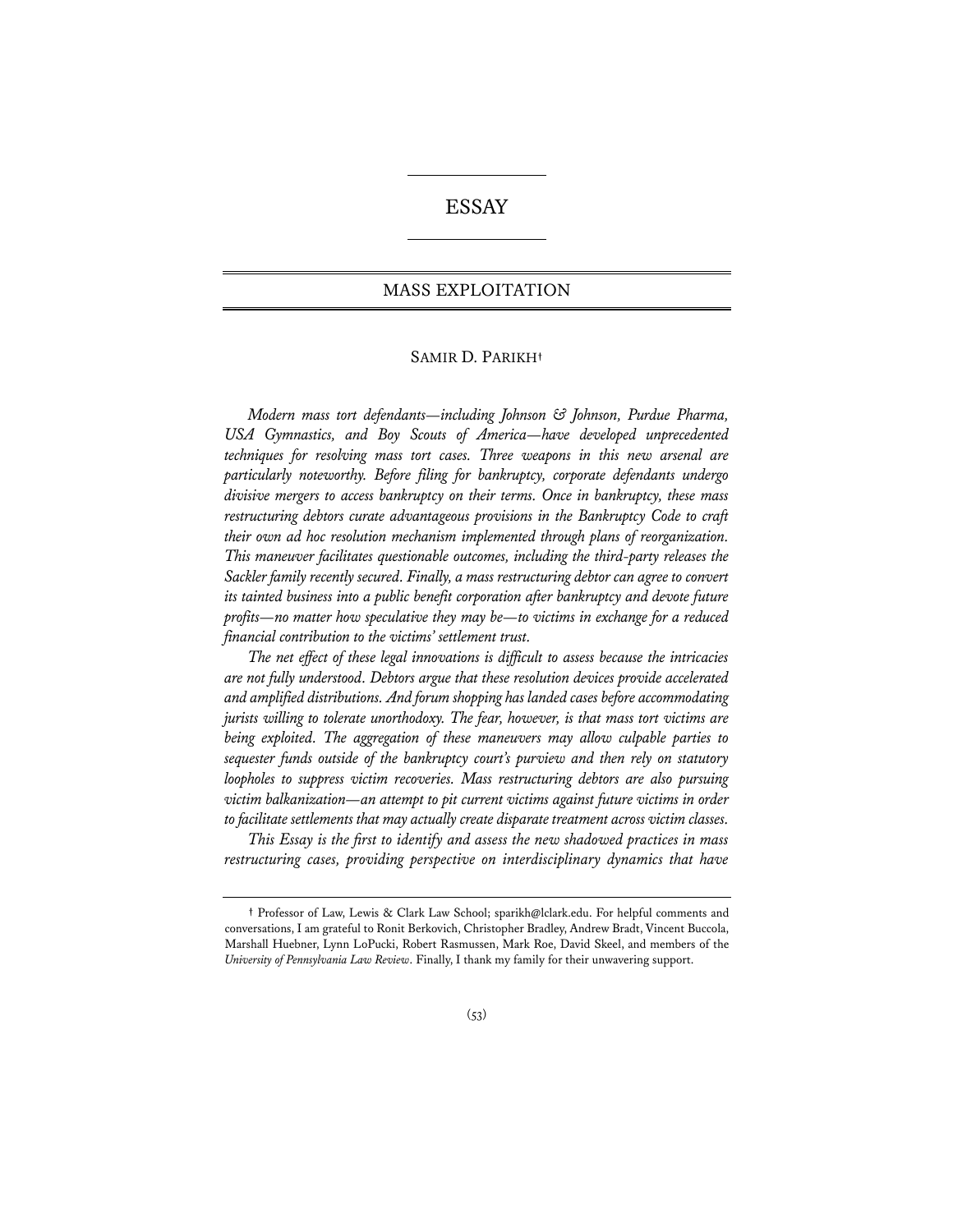*eluded academics and policymakers. This is one of the most controversial legal issues in the country today, but legal academia has largely overlooked it. This Essay seeks to create a dialogue to explore whether a legislative or judicial response is necessary and what shape such a response could take.*

| I. GAINING ACCESS THROUGH DIVISIVE MERGERS 57            |  |
|----------------------------------------------------------|--|
|                                                          |  |
|                                                          |  |
|                                                          |  |
| III. THE REVOLUTIONARY PUBLIC BENEFIT PROPOSAL 65        |  |
|                                                          |  |
| A. Divisive Mergers and Funding Agreement Infirmities 68 |  |
|                                                          |  |
|                                                          |  |
|                                                          |  |

## **INTRODUCTION**

In 1956, Battelle Memorial Institute (BMI) received an odd request. Johnson & Johnson (J&J) asked the relatively obscure research laboratory to analyze large deposits of talc mined in Italy.<sup>1</sup> Small amounts of "grit" permeated batches of talcum powder, rendering some product abrasive.<sup>2</sup> J&J wanted BMI to identify the source, explore methods to filter the offending particles from future batches, and comprehensively resolve the problem.

BMI produced a pair of reports (BMI Reports), which identified myriad particles and contaminates that contributed to abrasiveness.**<sup>3</sup>** In particular, BMI found in each talc sample a relatively small amount of tremolite. In exhausting detail, the BMI Reports explored how tremolite's "cleavage fragments" were likely causing abrasiveness in J&J's baby powder.**<sup>4</sup>** The BMI Reports, however, failed to appreciate the study's true significance: asbestos

**<sup>1</sup>** *See* W.L. SMITH, BATTELLE MEM'L INST., STUDIES OF THE PHYSICAL PROPERTIES OF TALC, THEIR MEASUREMENT, AND COMPARISON TO JOHNSON & JOHNSON 1 (1957); *see also* W.L. SMITH, BATTELLE MEM'L INST., PROGRESS REPORT ON FURTHER STUDIES ON THE MEASUREMENT AND CORRELATION OF THE PHYSICAL PROPERTIES OF TALC TO JOHNSON AND JOHNSON (1958), https://s3.documentcloud.org/documents/5017501/1957-and-1958-Lab-Reportson-Italian-Talc.pdf [https://perma.cc/X49L-2R5Q].

**<sup>2</sup>** *See id.*

**<sup>3</sup>** *See generally id.*

**<sup>4</sup>** *See* Lisa Girion, *Johnson & Johnson Knew for Decades That Asbestos Lurked in its Baby Powder*, REUTERS (Dec. 14, 2018, 2:00 PM), https://www.reuters.com/investigates/special-report/ johnsonandjohnson-cancer [https://perma.cc/M3GU-58KB].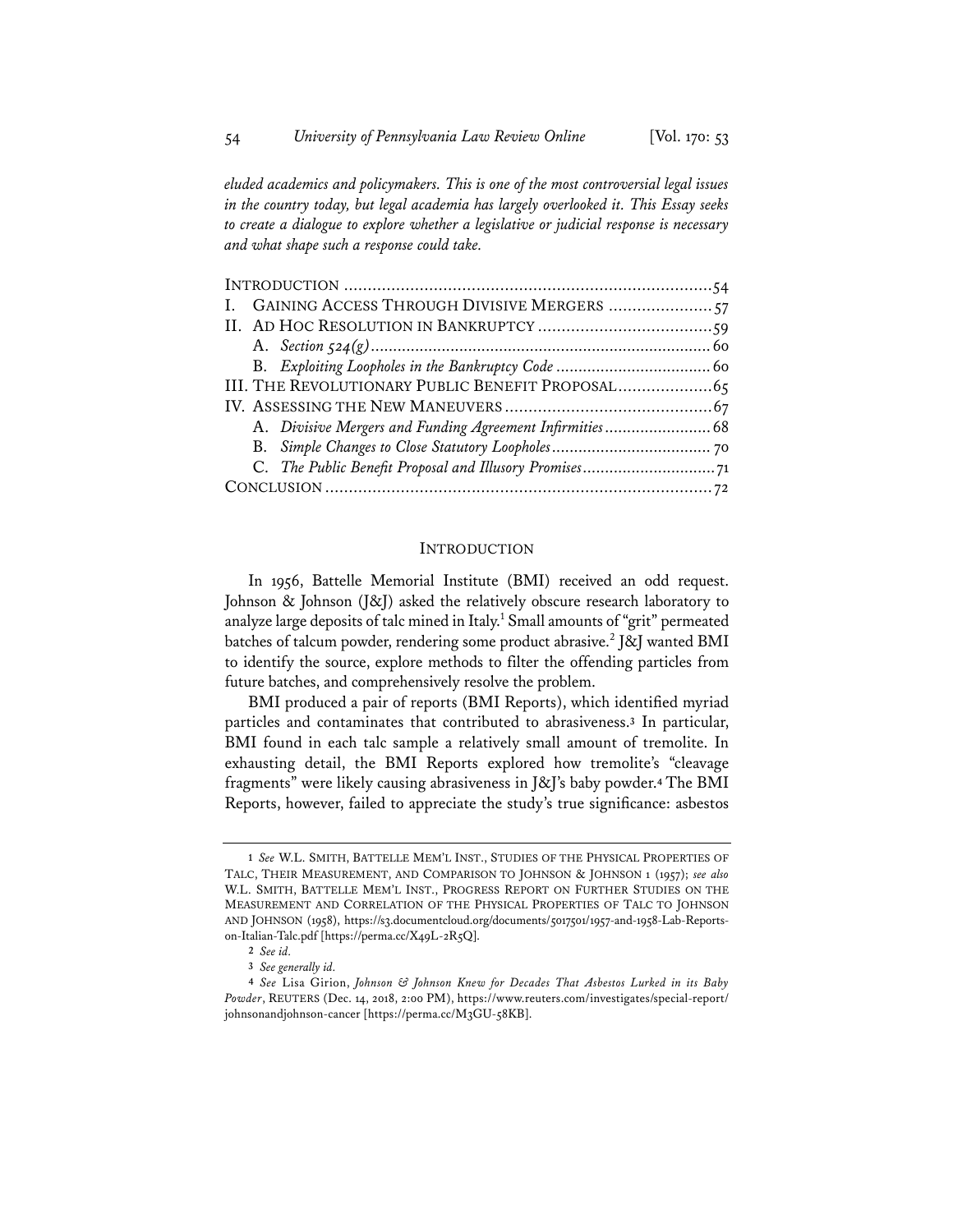is the more common name for the fibrous form of tremolite.**<sup>5</sup>** Talc particles contaminated with asbestos could cause cancer if inhaled or placed in areas where the particles could enter the body—a placement  $[\&]$ 's advertising had encouraged for decades.**<sup>6</sup>**

The BMI Reports' seismic consequences were not lost on J&J executives.**<sup>7</sup>** In subsequent years, the company purchased numerous talc mines searching for a clean talc source.**<sup>8</sup>** But an April 9, 1969 memo written by the J&J executive tasked with the company's talc supply acknowledged that tremolite was a common particle found in talc deposits and virtually impossible to eliminate.**<sup>9</sup>**

J&J never disclosed its fears to the Food & Drug Administration or its customers.**<sup>10</sup>** Further, its marketing campaign continued to encourage customers to sprinkle baby powder on their bodies; more specifically, women were encouraged to apply the powder to their perineal area.**<sup>11</sup>** Recent lawsuits alleging a link between the repeated application of talcum powder and ovarian cancer have forced the release of internal J&J documents.**<sup>12</sup>** New information has led to a modified view of talcum powder and a better understanding of its effects.**<sup>13</sup>** Adverse jury verdicts against J&J culminated in a \$4.7 billion verdict against the company in 2018.**<sup>14</sup>** As of July 29, 2021, there were 38,200

**11** Chris Kirkham & Lisa Girion, *Special Report: As Baby Powder Concerns Mounted, J&J Focused Marketing on Minority, Overweight Women*, REUTERS (Apr. 9, 2019, 9:08 AM), https://www.reuters.com/ article/us-johnson-johnson-marketing-specialrepo/special-report-as-baby-powder-concerns-mounted-jjfocused-marketing-on-minority-overweight-women-idUSKCN1RL1JZ [https://perma.cc/D3JG-HKLL].

**14** The award was later reduced to \$2.12 billion. *See* Jef Feeley, *Johnson & Johnson Talc Verdict Cut in Half to \$2.1 Billion by State Court*, DETROIT NEWS (June 23, 2020, 4:31 PM), https://www.detroitnews.com/

**<sup>5</sup>** Eduardo C. Robreno, *The Federal Asbestos Product Liability Multidistrict Litigation (MDL-875): Black Hole or New Paradigm?*, 23 WIDENER L.J. 97, 102-03 (2013) ("Evidence produced during litigation has shown that at least some asbestos manufacturers were aware of the risks that asbestos exposure posed to miners and factory workers as early as the 1930s. In the 1960s, a prominent epidemiological study, directed by Dr. Irving Selikoff and others at Mount Sinai Hospital, described asbestos inhalation's harmful effects on insulation workers' health.").

**<sup>6</sup>** Tiffany Hsu & Roni Caryn Rabin, *Johnson & Johnson to End Talc-Based Baby Powder Sales in North America*, N.Y. TIMES (July 27, 2021), https://www.nytimes.com/2020/05/19/business/johnsonbaby-powder-sales-stopped.html [https://perma.cc/5WEU-TS5L].

**<sup>7</sup>** In the 1960s, Dr. Irving Selikoff substantiated the harmful effects of asbestos inhalation. *See*  Robreno, *supra* note 5; DEBORAH R. HENSLER, INST. FOR CIV. JUST., ASBESTOS LITIGATION IN THE UNITED STATES: A BRIEF OVERVIEW (1991).

**<sup>8</sup>** *See* Girion, *supra* note 4.

**<sup>9</sup>** *See* Memorandum from W. H. Ashton, Johnson & Johnson on Alternate Domestic Talc Sources File No. 101 to Dr. G Hildick-Smith (Apr. 9, 1969).

**<sup>10</sup>** In fact, the company manipulated information in a 2009 report in order to convince the Food and Drug Administration to forgo placing a warning label on bottles of J&J's baby powder. *See* Jef Feeley & Anna Edney, *Unsealed Emails Show How J&J Shaped Report on Talc's Links to Cancer*, BLOOMBERG (Nov. 8, 2021, 11:07 AM), https://www.bloomberg.com/news/articles/2021-11-08/j-j-srole-shaping-cancer-report-revealed-by-unsealed-emails [https://perma.cc/CS4J-X77R].

**<sup>12</sup>** *See id.*

**<sup>13</sup>** *See id.*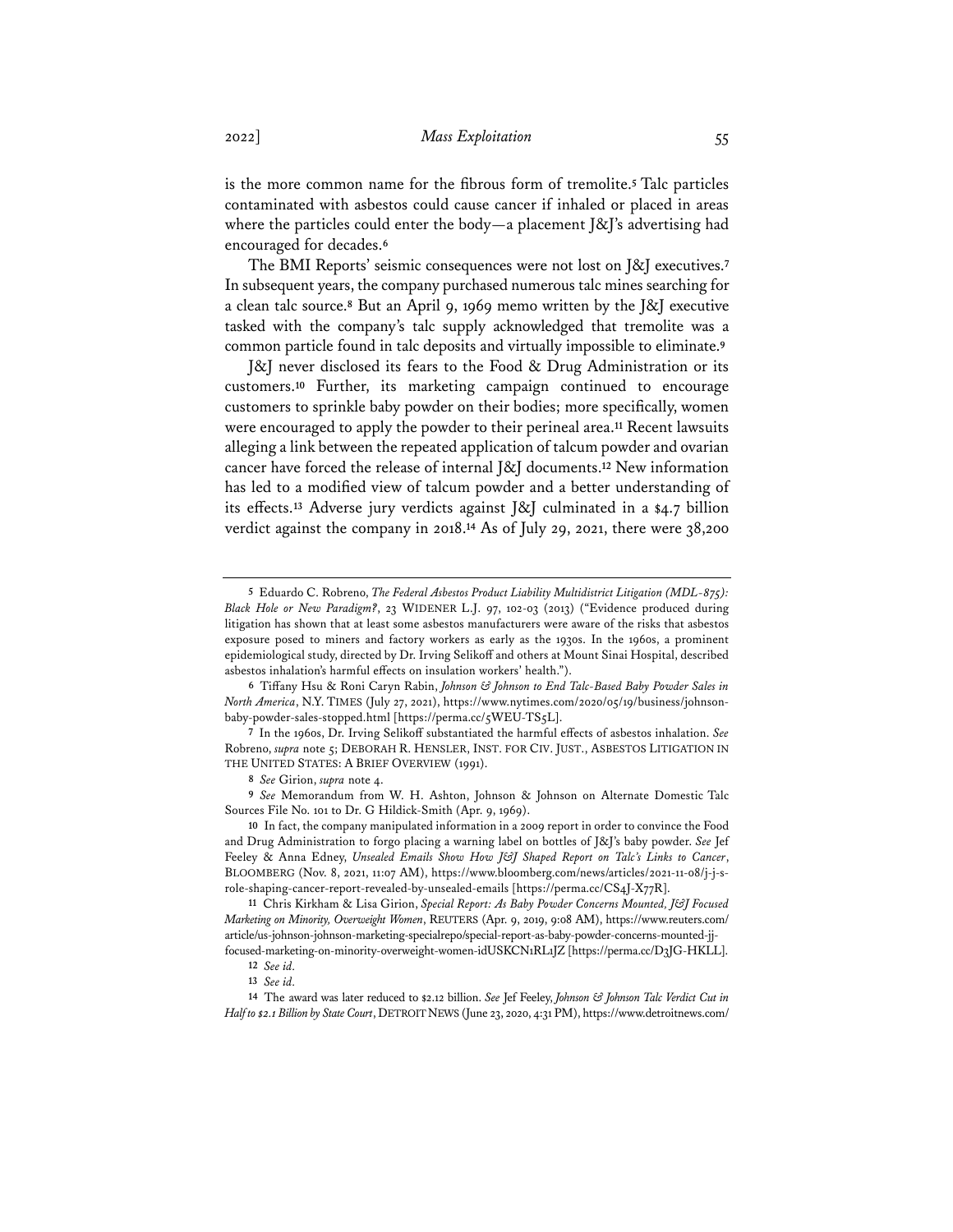talc-related cases pending against the company.**<sup>15</sup>** These lawsuits have been consolidated in multi-district litigation (MDL) in the U.S. District Court in New Jersey.

MDL consolidation is frequently the precursor to comprehensive settlement, but J&J has no intention of going gentle into that good night. The company recently executed a "divisive merger"—an extremely obscure maneuver that allowed for the isolation of all liability related to its talcum powder in one subsidiary. And on October 14, 2021, that subsidiary—LTL Management LLC—filed for bankruptcy while the other parts of the J&J empire stayed out of the process.**<sup>16</sup>**

Why would one of the most profitable companies in the world even consider bankruptcy?**<sup>17</sup>** This question is just one of many that arise in the brave new world of mass restructurings. My recent article unpacked the answer to this question and explained how federal bankruptcy offers mass tort defendants the ability to aggregate and resolve state and federal claims on an accelerated timeline in a forum that is particularly responsive to their preferences.**<sup>18</sup>** Bankruptcy resolution is the optimal process to resolve many modern mass tort cases, providing the greatest recovery for the victims' collective on the shortest timeline. But the process can still undermine victims' rights in ways that are obscured.

This Essay explores the new legal innovations and statutory exploitations that have become part of this process. The story starts before the bankruptcy filing. Divisive mergers, the state court process designed for small businesses,**<sup>19</sup>** are being used by corporate behemoths to file for bankruptcy on

**17** Johnson & Johnson boasts a roughly \$443 billion market value. *See* Mike Spector, Jessica Dinapoli & Dan Levine, *J&J Exploring Putting Talc Liabilities into Bankruptcy*, REUTERS (July 19, 2021, 6:17 AM), https://www.reuters.com/business/healthcare-pharmaceuticals/exclusive-jj-exploringputting-talc-liabilities-into-bankruptcy-sources-2021-07-18 [https://perma.cc/B6LD-8MQS].

**18** *See* Samir D. Parikh, *The New Mass Torts Bargain*, 91 FORDHAM L. REV. (forthcoming 2022) (manuscript at 5); *see also* Adam J. Levitin, *Purdue's Poison Pill: The Breakdown of Chapter 11's Checks and Balances*, 100 TEX. L. REV. (forthcoming 2022) (manuscript at 28).

**19** *See* Cliff Ernst, *Divisive Mergers: How to Divide an Entity into Two or More Entities Under a Merger Authorized by the Texas Business Organizations Code*, 36 CORP.COUNS. REV. 233, 234-35 (2017).

story/business/2020/06/23/johnson-johnson-talc-verdict-cut-half-billion-state-court/112001422 [https://perma.cc/9A3V-L5VG].

**<sup>15</sup>** *See* Johnson & Johnson, Quarterly Report, 29 (Form 10-Q) (July 29, 2021).

**<sup>16</sup>** *See* Rick Archer, *Johnson & Johnson Puts Talc Spinoff Into Ch. 11*, LAW360 (Oct. 14. 2021, 6:29 PM), https://www.law360.com/articles/1431315/johnson-johnson-puts-talc-spinoff-into-ch-11 [https://perma.cc/ PN9Y-BQYN]; *see also* Jonathan Randles, Becky Yerak & Andrew Scurria, *How Bankruptcy Could Help Johnson & Johnson Corral Vast Talc Litigation*, WALL ST. J. (Nov. 12, 2021), https://www.wsj.com/ articles/how-bankruptcy-could-help-johnson-johnson-corral-vast-talc-litigation-11626773400 [https://perma.cc/48PV-FPV3]. The bankruptcy case is currently pending before the U.S. Bankruptcy Court for the District of New Jersey. *See* Vince Sullivan, *J&J Talc Liability Unit's Ch. 11 Transferred to NJ*, LAW360 (Nov. 10, 2021, 3:09 PM), https://www.law360.com/bankruptcy/articles/ 1439777/j-j-talc-liability-unit-s-ch-11-transferred-to-nj [https://perma.cc/LQ27-3H3U].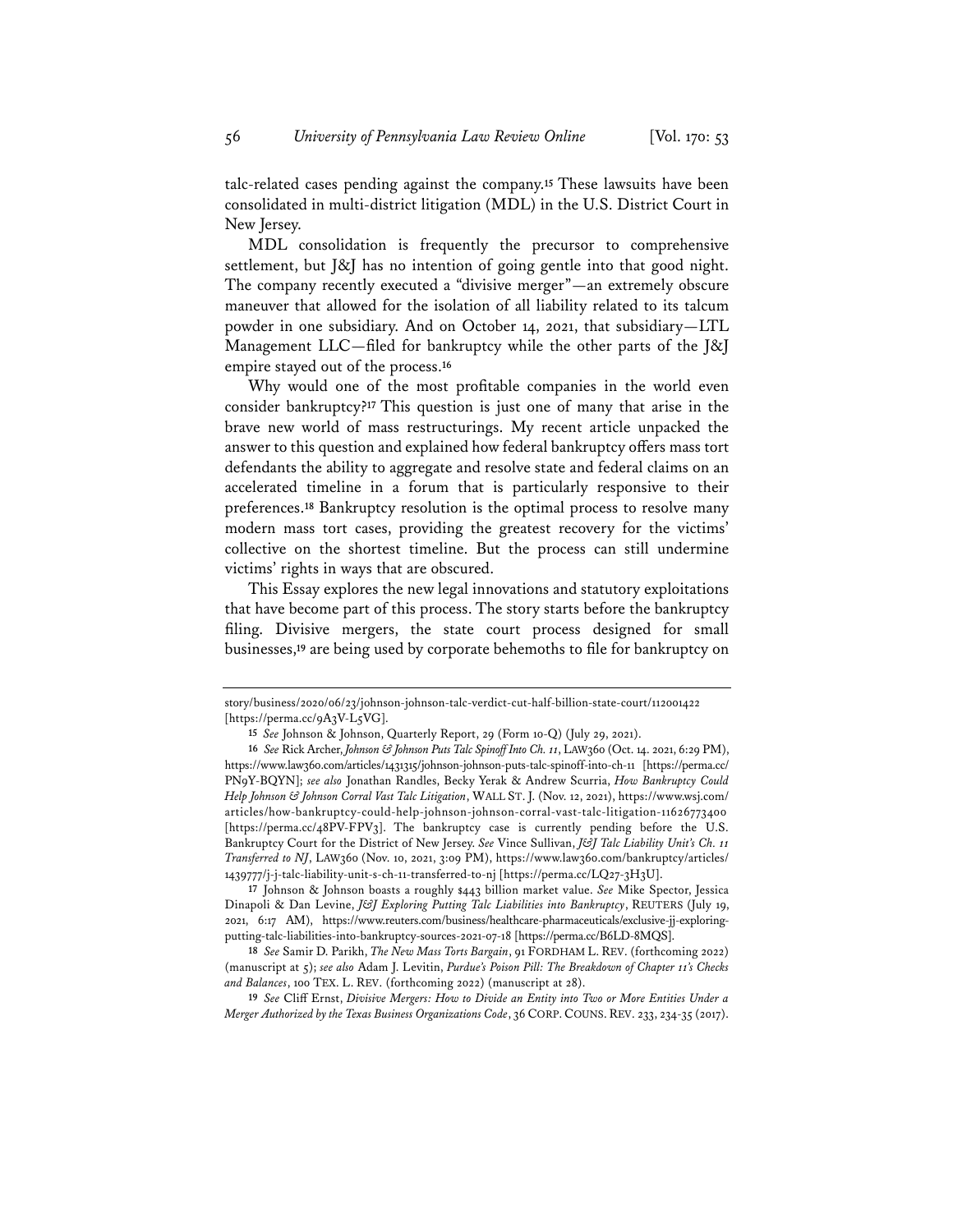their terms. Once inside the gates, mass restructuring debtors are exploiting statutory loopholes to fashion an ex post, ad hoc resolution structure that seizes all of the Bankruptcy Code's benefits with few of the costs. There are many consequences, including nondebtor releases that immunize malfeasance and insolvent settlement trusts that leave future victims without recovery for serious injuries. Finally, a revolutionary idea—which I refer to as the Public Benefit Proposal—theoretically allows a mass tort defendant to reduce its contribution to a victim settlement trust in exchange for agreeing to convert its business into a public benefit corporation and devote all profits to victims. This proposal purports to address the suppressed distributions seen in modern mass tort cases but could aggravate the risk of insolvent trusts.

I seek to make three primary contributions to the legal literature on mass torts, civil procedure, and financial restructuring. The result is primarily descriptive but serves a vital role in determining if corrective measures are necessary. This Essay is the first to identify the new shadowed practices, delineating the distinguishing characteristics and unique complexities they present.

Second, this Essay assesses these new maneuvers through the lens of victim recoveries. Mass defendants may be acting in ways that advantage some victims to the detriment of others. This Essay explores how the victim collective is not a monolith, and balkanization may be corporate defendants' true objective; pitting current victims against future victims by arguing that any attempt to fully compensate both groups will lead to significant recovery delays for victims currently suffering.

Finally, legal literature has overlooked the intersection of aggregate litigation and bankruptcy. This oversight has allowed shadowed practices to proliferate undetected. I hope to engage scholars from various disciplines to explore whether a legislative or judicial response is necessary and the optimal resulting framework.

#### I. GAINING ACCESS THROUGH DIVISIVE MERGERS

The Texas Business Organizations Code (TBOC) has an intentional quirk. "Merger" is defined to include a division of a business into two new entities.**<sup>20</sup>** This process is referred to as a "divisive merger"**<sup>21</sup>** and has been an obscure part of the TBOC since 1989.**<sup>22</sup>** The original design was to protect

**<sup>20</sup>** TEX. BUS. ORGS. CODE ANN. § 1.002(55) (West 2021).

**<sup>21</sup>** I refer to this process as "corporate mitosis," which more accurately describes the result.

**<sup>22</sup>** *See* Ernst, *supra* note 19, at 234 n.5. Arizona, Pennsylvania, and Delaware have adopted similar provisions but lack the case history supporting the practice. *See* Donald F. Parsons, Jr., R. Jason Russell & Koah M. Douds, *The Business Lawyer—Seventy-Five Years Covering the Rise of Alternative Entities,* 75 BUS. LAW. 2467, 2485 n.144 (2020). The limited enactment of this provision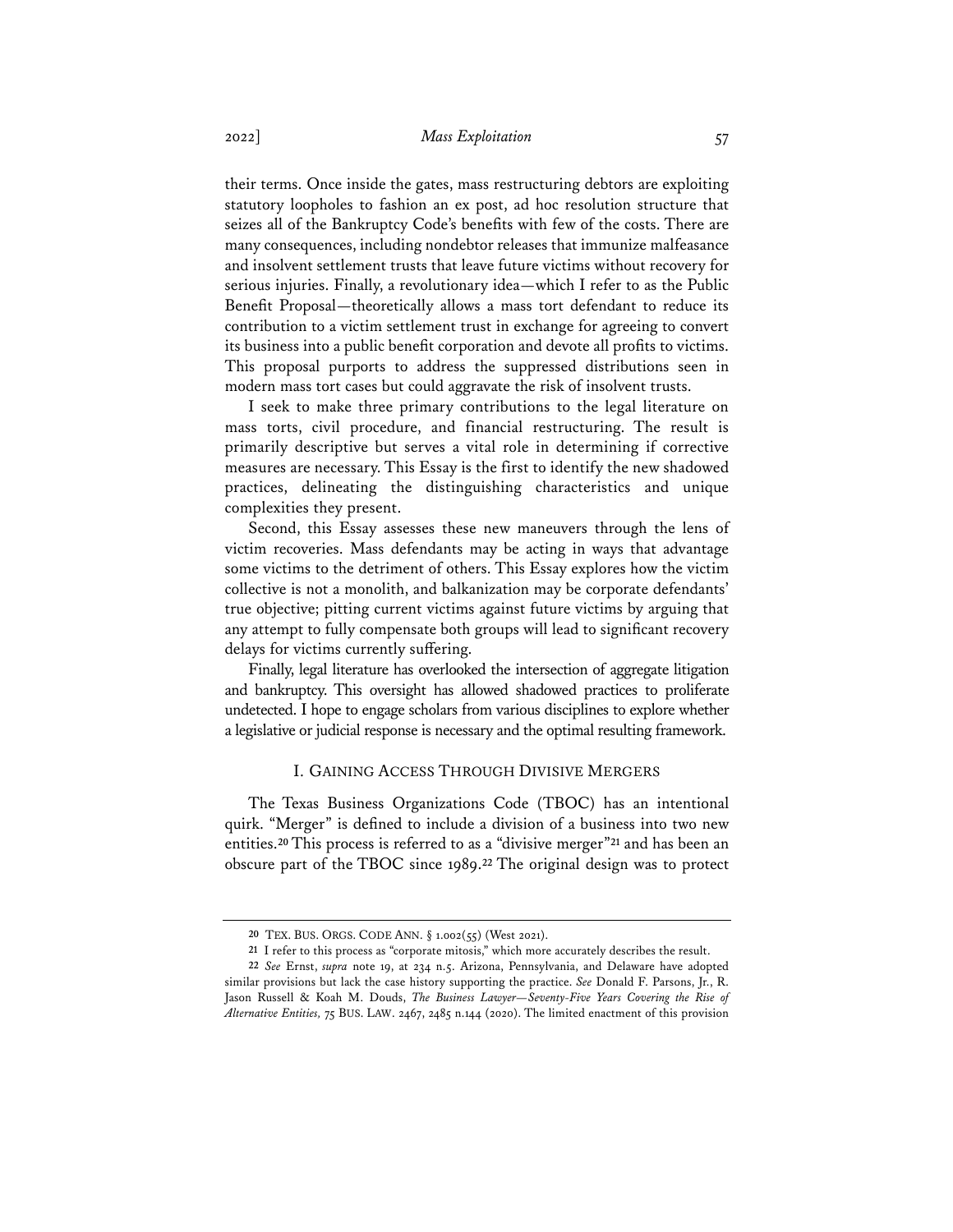small businesses—including cattle and farming operations—involved in potentially dangerous operations.**<sup>23</sup>** A divisive merger allows these businesses to isolate valuable assets in an entity protected from creditor claims related to the primary operations.

In the last few years, this quirk of Texas law has garnered a lot of attention. Mass tort defendants began relying on the divisive merger because it offers corporate defendants the ability to access bankruptcy on their terms.**<sup>24</sup>** This interest culminated with J&J's announcement in October 2021 that it was planning a divisive merger in order to isolate mass tort liability related to its iconic talcum powder in a new subsidiary.**<sup>25</sup>** And on October 14, 2021, that subsidiary, LTL Management LLC, filed for bankruptcy while the other parts of the J&J empire stayed out of the process.**<sup>26</sup>** Divisive mergers are now center stage in the growing mass tort wars.

But how does the process work? In most cases, there is a corporate structure that includes at least one entity that holds valuable business operations but includes assets tainted by mass tort liability ("InfectedCo"). The conglomerate faces significant liability and may have already suffered adverse judgments or be involved in multi-district litigation. A global settlement of all mass-tort liability is necessary**<sup>27</sup>** but would require InfectedCo and perhaps other subsidiaries to file for bankruptcy "subjecting the entire . . . enterprise[] and . . . many employees, suppliers, vendors, and creditors to a chapter 11 proceeding."**<sup>28</sup>** Bankruptcy represents the best resolution model,**<sup>29</sup>** but the corporate parent would prefer to avoid subjecting valuable assets to creditor recovery and convoluted business decisions to bankruptcy court scrutiny.

In order to effectuate a divisive merger, InfectedCo—invariably a Delaware entity—incorporates as a limited liability company under Texas state law. Relying on the TBOC, InfectedCo undergoes corporate mitosis producing two

does not affect its utility. An entity wishing to pursue a divisive merger can simply incorporate in the necessary state and effect the maneuver.

**<sup>23</sup>** *See* Ernst, *supra* note 19, at 235-38.

**<sup>24</sup>** This maneuver has been used in other cases*. See, e.g., In re* Bestwall LLC, 605 B.R. 43, 47 (Bankr. W.D.N.C. 2019); *In re* Aldrich Pump LLC, No. 20-30608, Adv. No. 20-03041, 2021 WL 3729335, at \*1 (Bankr. W.D.N.C. Aug. 20, 2021).

**<sup>25</sup>** *See, e.g.*, Randles, *supra* note 16.

**<sup>26</sup>** *See* sources cited *supra* note 16.

**<sup>27</sup>** *See* Parikh, *supra* note 18, at 4 (explaining the global settlement imperative facing corporate defendants).

**<sup>28</sup>** *See* Declaration of Ray Pittard in Support of First Day Pleadings at 4-5, *In re* Aldrich Pump LLC, No. 20-30608, Adv. No. 20-03041, (Bankr. W.D.N.C. June 18, 2020) [hereinafter Pittard Declaration].

**<sup>29</sup>** *See* Parikh, *supra* note 18, at 6, 27, 48 (explaining that (i) class aggregation is rarely an option when the victim class is populated with both current and future victims because a class representative cannot be appointed when victims have fundamentally divergent interests; and (ii) MDLs have turned into captive settlement processes that deprive many defendants of autonomy and options).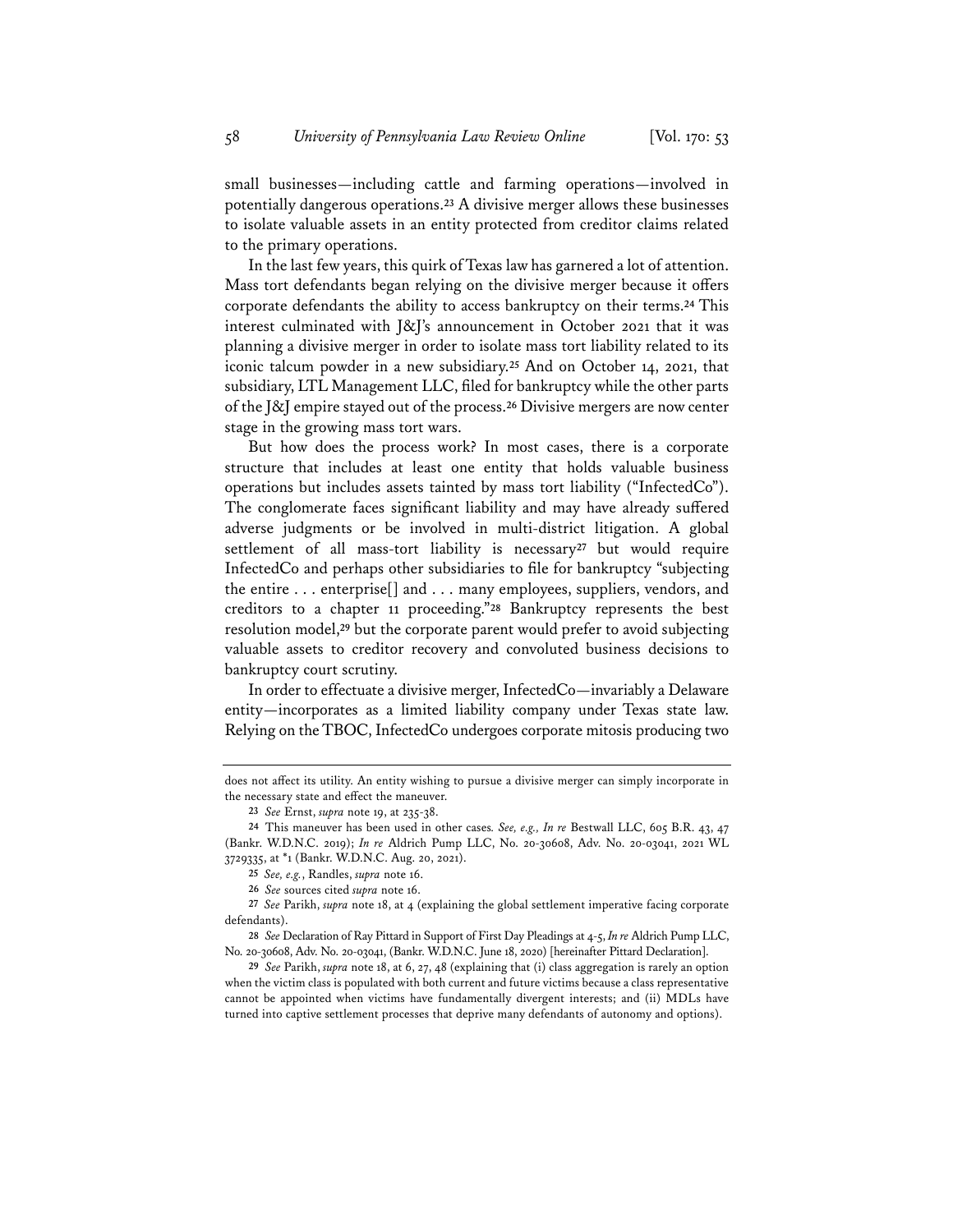## 2022] *Mass Exploitation* 59

new corporate entities. Let's call them GoodCo and BadCo. Under state law, InfectedCo is authorized to allocate assets and liabilities among the two new entities.**<sup>30</sup>** BadCo receives assets of nominal value and becomes solely responsible for all mass tort claims against InfectedCo. In other words, BadCo becomes the dumpster for all of InfectedCo's mass tort liability. GoodCo receives all other InfectedCo assets and liabilities. InfectedCo is dissolved.

This process effectively isolates mass tort liability in BadCo, unless the allocation constitutes a fraudulent transfer.**<sup>31</sup>** To address this daunting risk, GoodCo and BadCo sign various agreements designed to prop up what is ostensibly a shell company. The "Support Agreement" establishes reciprocal indemnification obligations corresponding to the allocation of liabilities in the divisive merger.**<sup>32</sup>** In other words, this agreement obligates both GoodCo and BadCo to indemnify each other for all losses incurred in connection with their respective assets and liabilities.**<sup>33</sup>** The "Funding Agreement" serves a loftier goal. This agreement requires GoodCo to provide funding for all costs and expenses incurred by BadCo to the extent BadCo lacks sufficient funds to satisfy such obligations.**<sup>34</sup>** Mass tort defendants argue that this agreement—which is the linchpin to defending against a fraudulent transfer claim—ensures that BadCo has the same ability to pay off its mass tort claims as InfectedCo did before the divisive merger.

After these machinations, GoodCo can remain a Texas company but will most likely reincorporate in Delaware. BadCo domiciles itself in a jurisdiction that will facilitate forum shopping to a friendly bankruptcy venue. BadCo filing for bankruptcy is the final step.

A divisive merger allows the parent to isolate mass tort liabilities in one subsidiary and then have that subsidiary—and that subsidiary alone—file for bankruptcy. Mass tort defendants can access bankruptcy on their terms and potentially keep valuable assets out of victims' reach. Once inside the gates, the Bankruptcy Code's statutory loopholes raise exploitation risks.

## II. AD HOC RESOLUTION IN BANKRUPTCY

Section  $524(g)$  of the Bankruptcy Code is designed to provide structured relief to debtors facing claims based on asbestos exposure; only debtors facing

**<sup>30</sup>** TEX. BUS. ORGS. CODE ANN. § 10.003 (West 2021). The allocation must be made under a plan of division, which is not filed with the state.

**<sup>31</sup>** *See* 11 U.S.C. § 548 (establishing the criteria for avoidance of a fraudulent transfer).

**<sup>32</sup>** *See* Pittard Declaration, *supra* note 28, at 9 (detailing the responsibilities contemplated in the funding agreements, including indemnification); *see also* Adversary Complaint at 8-9, Off. Comm. of Asbestos Claimants v. Bestwall LLC (*In re* Bestwall), No. 17-31795, Adv. No. 20-03049 (Bankr. W.D.N.C. July 29, 2020) (same).

**<sup>33</sup>** Pittard Declaration, *supra* note 28, at 8-10; Adversary Complaint, *supra* note 32, at 8-9.

**<sup>34</sup>** Pittard Declaration, *supra* note 28, at 8-10; Adversary Complaint, *supra* note 32, at 8-9.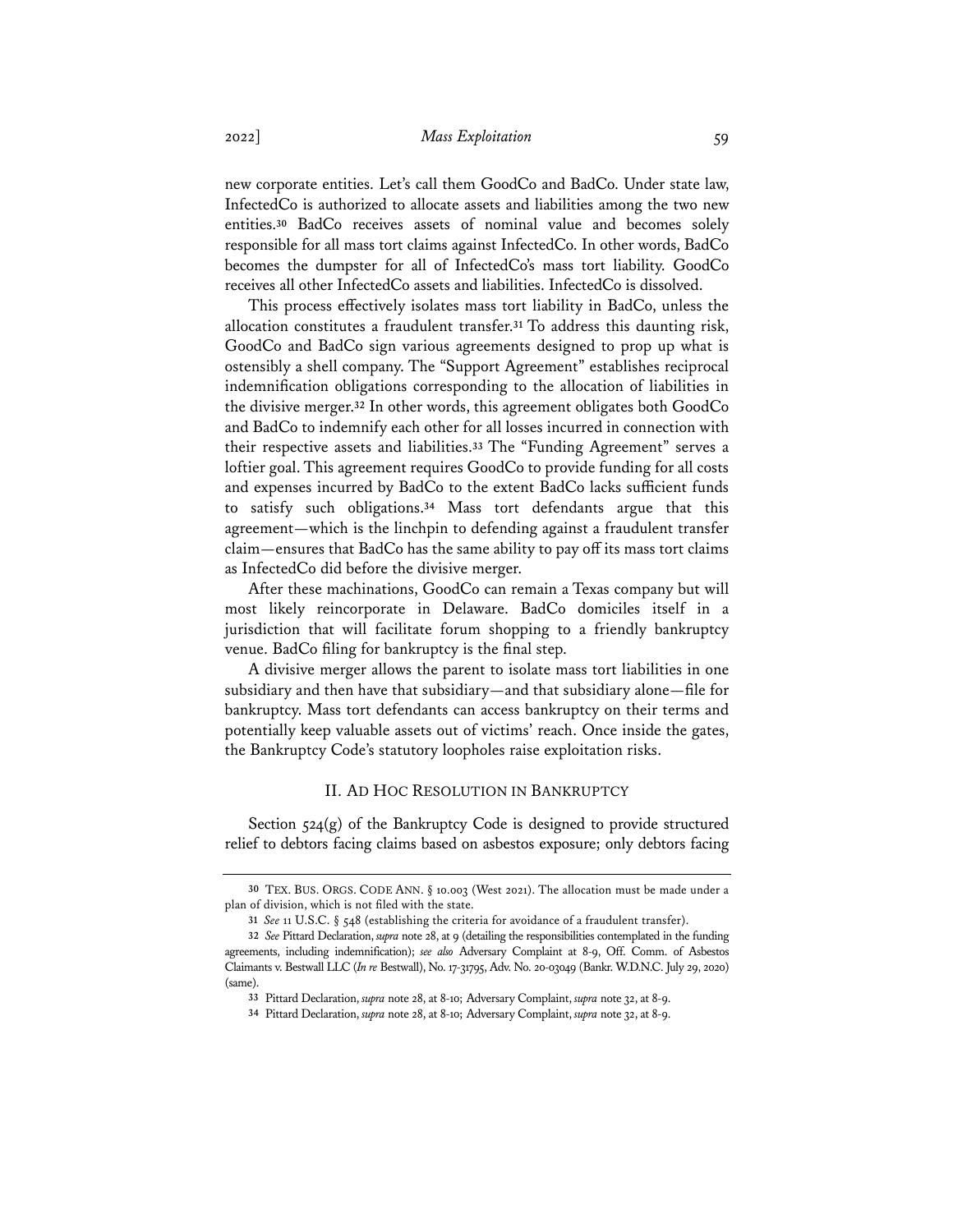those types of claims fall within the section's purview.**35**The section also imposes various restrictions to protect asbestos victims. But modern mass torts rarely involve asbestos claims.**<sup>36</sup>** The new mass restructuring debtors are not subject to  $\S$  524(g) or any of the various victim protections found therein. This freedom has allowed mass restructuring debtors to impose a new bargain on victims.

## A. *Section 524(g)*

Section 524(g) of the Bankruptcy Code is a bespoke statutory provision enacted to address mass restructurings involving asbestos exposure claims.**<sup>37</sup>** Generally, an asbestos debtor has the option to fund a settlement trust to resolve all victim claims. In exchange, the debtor receives immunity through a channeling injunction that redirects all claims to the settlement trust.**<sup>38</sup>** The injunction can also be extended to nondebtor parties, including a parent corporation, affiliated entities, acquirers of assets, and insurance companies.**<sup>39</sup>**

This structure is implemented through the debtor's plan of reorganization. The primary features include: (1) the creation of a victims' trust funded by the debtor, affiliated entities, and insurers for payment to pay all present and future asbestos claims; (2) a channeling injunction that prevents attempts to pursue any claims based on asbestos exposure against parties protected by the plan; and (3) a future claim representative appointed to negotiate on behalf of unknown, future victims and presumably satisfy Due Process strictures.**<sup>40</sup>**

#### B. *Exploiting Loopholes in the Bankruptcy Code*

Section  $524(g)$  does not apply to most modern mass restructuring cases. One may conclude that these debtors lament their exclusion, but it's actually an opportunity. Excluded debtors are fashioning their own ad hoc resolution structures by extracting beneficial provisions and concepts out of  $\S$  524(g), dropping them into a plan of reorganization,**<sup>41</sup>** and then convincing a

**<sup>35</sup>** 11 U.S.C. § 524(g)(2)(B) (explaining that the provision is limited to cases involving injury caused by exposure to asbestos or asbestos-containing products).

**<sup>36</sup>** *See* Parikh, *supra* note 18, at 5.

**<sup>37</sup>** *See id.* at 32-34 (explaining the history of § 524(g)).

**<sup>38</sup>** *See* 11 U.S.C. § 524(g)(3)(A). The injunction's scope is extremely broad, capturing "any right to or demand for payment that arises from the debtor's underlying asbestos liabilities, regardless of when that right or demand arises, whether it was raised during the bankruptcy proceeding or is contingent on a future event." *In re* W.R. Grace & Co., 729 F.3d 311, 321 (3d Cir. 2013).

**<sup>39</sup>** *See* 11 U.S.C. § 524(g)(4)(a)(ii).

**<sup>40</sup>** *See* Parikh, *supra* note 18, at 34 (detailing these and three other primary features found in reorganization plans).

**<sup>41</sup>** I refer to these as "exempt plans" because they are not subject to § 524(g)'s restrictions.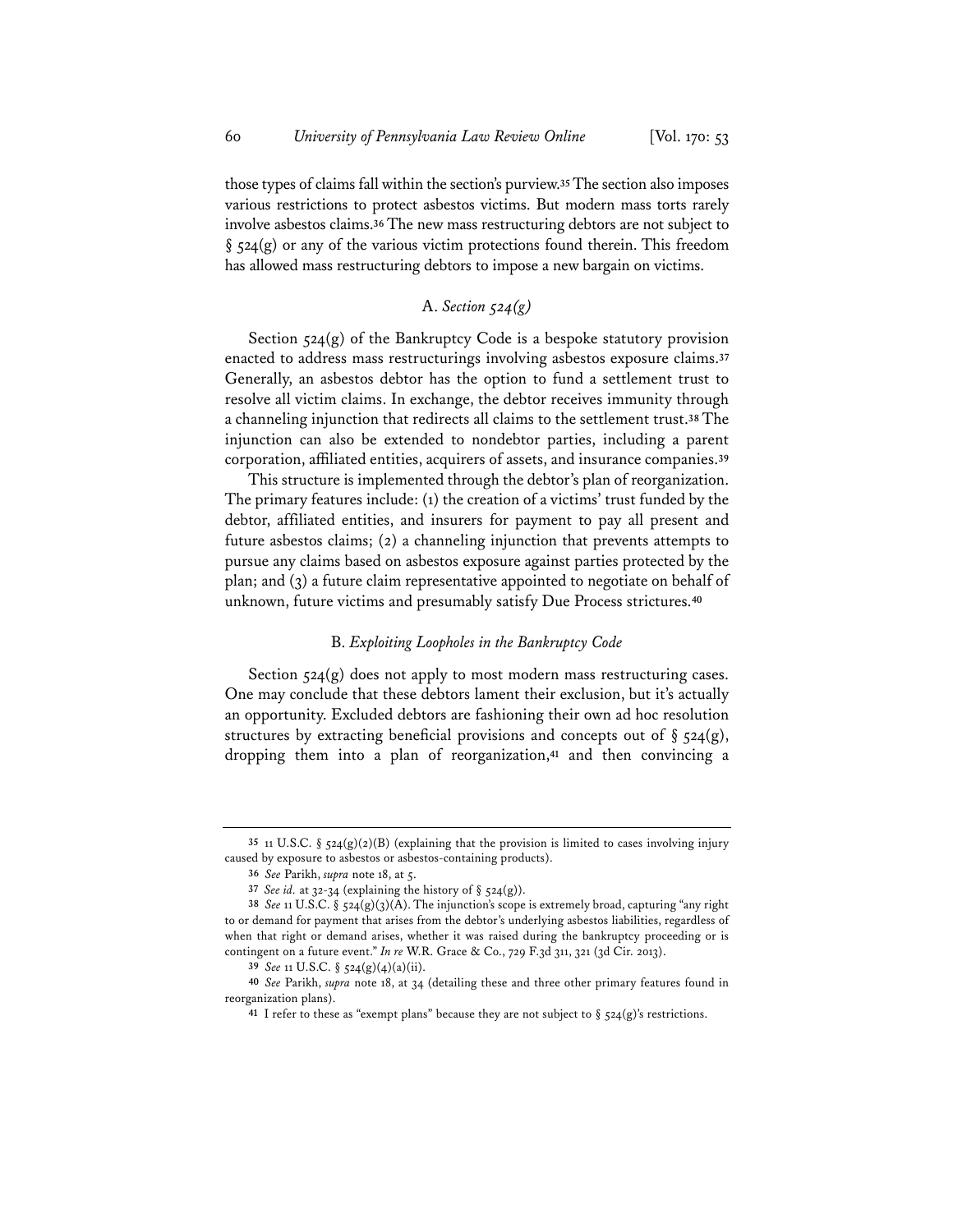bankruptcy judge to bless the Frankenstein creation pursuant to her § 105**<sup>42</sup>** equitable powers.**<sup>43</sup>** These exempt plans enjoy § 524(g)'s benefits without the costs. For example,  $\S$  524(g) has a 75%-voting threshold that must be cleared before victims' classes can be deemed to have "accepted" the proposed plan a requirement under the Code.**<sup>44</sup>** But exempt plans do not have to meet this voting threshold. A simple majority vote is sufficient.**<sup>45</sup>**

Section 524(g)'s channeling injunction and nondebtor releases are the most desirable features of the bankruptcy process. However, the channeling injunction envisioned by  $\S$  524(g) is intended to protect the debtor exclusively.**<sup>46</sup>** Nondebtor parties—including affiliated entities and insurance companies—would love to secure the injunction's protection. These parties may only be included in the injunction's broad protection if various onerous criteria under § 524(g)(4)(A)(ii) are satisfied.**<sup>47</sup>** Modern mass tort cases are not subject to this restriction. Exempt plans authorize channeling injunctions and third-party releases that protect a wide swath of nondebtor parties, including parent and affiliate corporate entities, insurers, professional advisors, board members, and various administrative agents.**<sup>48</sup>** Some releases are actually designed to protect nondebtor third parties from liability for conduct unrelated to the debtor or its business.**<sup>49</sup>** The debtor is merely

**<sup>42</sup>** Section 105 of the Code allows the bankruptcy court to "issue any order, process, or judgment that is necessary or appropriate to carry out the provision of this title." 11 U.S.C. § 105(a). This provision has been construed to afford bankruptcy courts sweeping powers, and bankruptcy courts have not been shy about exploring the broadest reaches of the section's power conferment. *See, e.g.*, *In re* Kaiser Aluminum Corp., 456 F.3d 328, 340 (3d Cir. 2006) (citing § 105(a) as vesting bankruptcy courts with broad equitable power, subject to the parameters of the bankruptcy code).

**<sup>43</sup>** *See, e.g.*, Second Amended Joint Chapter 11 Plan of Liquidation at 70, *In re* Insys Therapeutics, Inc., No. 19-11292 (Bankr. D. Del. Jan. 14, 2020) [hereinafter Insys Plan of Reorganization] (relying on § 105 powers for injunctions and stays in a bankruptcy case); *see also* Fifth Amended Chapter 11 Plan of Reorganization at 102, *In re* Boy Scouts of Am., No. 20-10343 (Bankr. D. Del. Feb. 18, 2020) [hereinafter BSA Plan of Reorganization] (relying on § 105 equitable injunction power). In fact, corporate debtors who were entitled to use  $\S$  524(g) have tried to ignore the subsection and convince bankruptcy courts to use § 105 to allow for an alternative structure. *See In re* Energy Future Holdings, Corp., 949 F.3d 806, 825 (3d Cir. 2020) (chastising a party for "attempting to circumvent  $\S$  524(g)")

**<sup>44</sup>** 11 U.S.C. § 524(g)(2)(B)(ii)(IV)(bb).

**<sup>45</sup>** *See* Parikh, *supra* note 18, at 36.

**<sup>46</sup>** *See* 11 U.S.C. § 524(e) ("[D]ischarge of a debt of the debtor does not affect the liability of any other entity on, or the property of any other entity for, such debt.").

**<sup>47</sup>** *See, e.g.*, Pfizer Inc. v. Law Offices of Peter G. Angelos *(In re* Quigley Co, Inc.), 676 F.3d 45, 59-60, 62 (2d Cir. 2012) (holding that an injunction could not be extended to protect a debtor's parent entity); *see also* Parikh, *supra* note 18, at 36-37.

**<sup>48</sup>** *See, e.g.*, Insys Plan of Reorganization, *supra* note 43, at 73; BSA Plan of Reorganization *supra* note 43 at 109-10, 112-13.

**<sup>49</sup>** *See, e.g.*, Fifth Amended Joint Chapter 11 Plan of Reorganization at 113-14, *In re* Purdue Pharma L.P., No. 19-23649 (Bankr. S.D.N.Y. June 2, 2021) [hereinafter Purdue's Fifth Amended Plan] (releasing liability for tort, contract, fraud, negligence, and other forms of liability).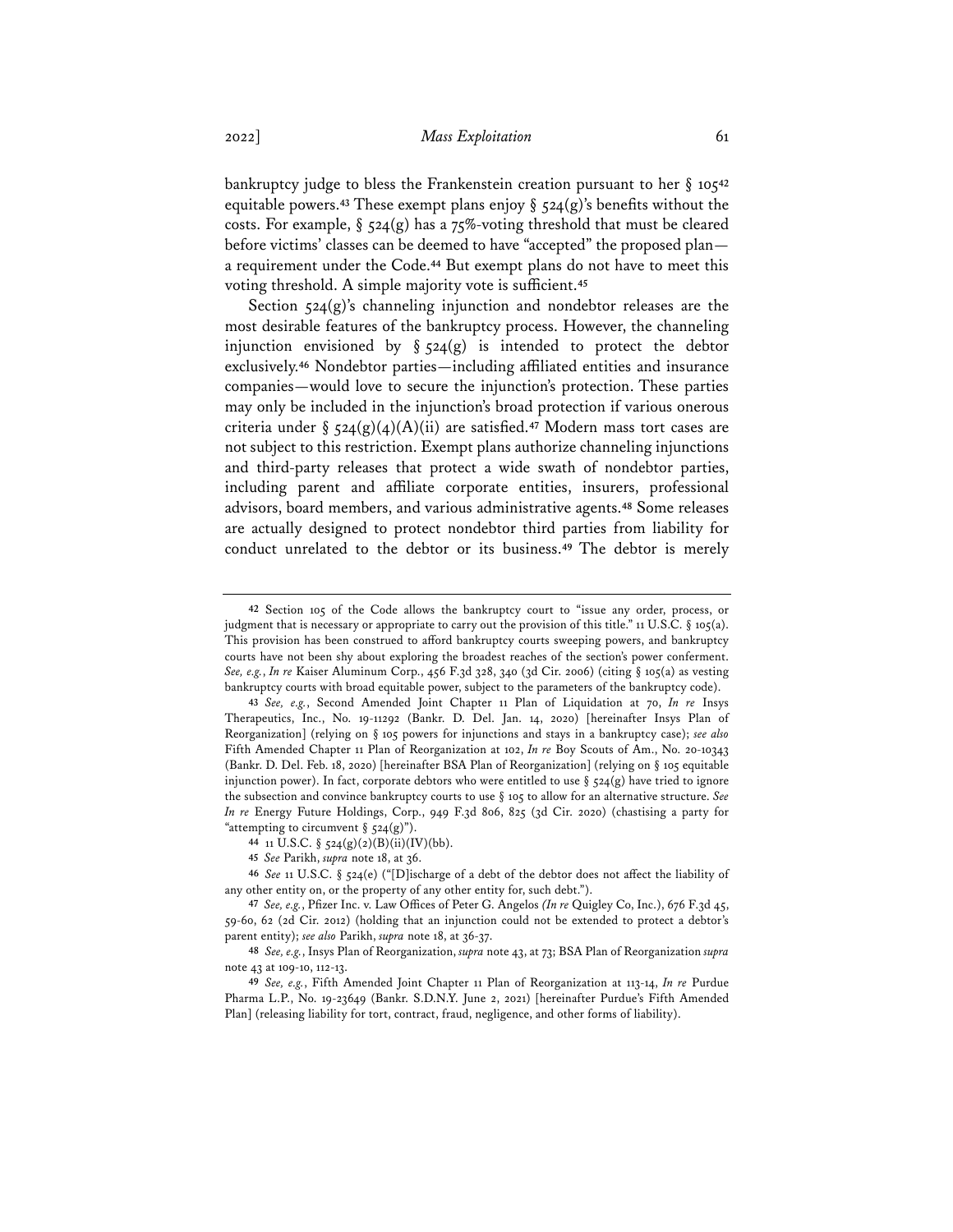required to show that the protected party was necessary for formulating and implementing the victims' trust at issue—an extremely low bar to clear.**<sup>50</sup>**

Further,  $\S$  524(g) attempts to satisfy due process concerns in many mass tort cases by requiring the appointment of a future claimants' representative, or FCR, to advocate for unknown, future victims.**<sup>51</sup>** The FCR's approval is necessary before future victims' claims can be subject to a channeling injunction or other disposition.**<sup>52</sup>** This procedure has already been adopted in modern mass tort cases not subject to § 524(g).**<sup>53</sup>** Unfortunately, the procedure is inherently flawed.

The Code fails to prescribe selection procedures for the FCR, who has the exclusive power to bind unknown, future victims, but operates without any client oversight. This dynamic is arguably unavoidable when dealing with future victims, but the agency breakdown is more severe than it seems. Courts have delegated this responsibility to the mass restructuring debtor—the very party against whom the FCR will be negotiating.**<sup>54</sup>** Invariably, the debtor is the only stakeholder that proposes FCR candidates and, in almost all cases, nominates only one.**<sup>55</sup>** The only standard of review is that the nominee be disinterested—which represents an extremely low bar focused on whether the individual has any blatant conflicts of interest.**<sup>56</sup>** Once a selection is made, courts do not review the FCR's performance. Future victims lack opt out rights. Victims whose harm manifests on a longer timeline and who face extremely inequitable settlement terms have no recourse against the FCR,

**55** *See In re* Duro Dyne Nat'l Corp., 2019 WL 4745879, at \*1 (nominating one); *In re* Fairbanks Co., 601 B.R. at 833 (same); *In re* Imerys Talc Am., Inc., 2019 Bankr. LEXIS 1452, at \*2 (same).

**<sup>50</sup>** 11 U.S.C. § 524(g)(4); *see also* Disclosure Statement for Third Amended Joint Chapter 11 Plan of Reorganization at 32-33, *In re* TK Holdings Inc., No. 17-11375 (Bankr. D. Del. Jan. 5, 2018) [hereinafter TK Holdings Third Amended Plan] (releasing liability for a broad category of liability of debtors and third parties).

**<sup>51</sup>** *See* 11 U.S.C. § 524(g)(4)(B). Naturally, many mass tort cases do not involve unknown, future claimants and avoid the complexities created by the FCR.

**<sup>52</sup>** 11 U.S.C. § 524(h)(1)(c).

**<sup>53</sup>** *See, e.g.*, TK Holdings Third Amended Plan, *supra* note 50, at 6 (noting the appointment of a future claimants' representative in a case not involving asbestos liability).

**<sup>54</sup>** *See, e.g.*, Vara v. Duro Dyne Nat'l Corp. (*In re* Duro Dyne Nat'l Corp.), No. 18-15563, Adv. No. 18-15563, 2019 WL 4745879, at \*6 (D.N.J. Sept. 30, 2019) ("[A] debtor—or any other party in interest—may nominate the future claimants' representative and [] a bankruptcy court may approve a debtor's nominee."); *In re* Fairbanks Co., 601 B.R. 831, 842-44 (Bankr. N.D. Ga. 2019) (allowing a debtor's nomination of the future claimants' representative to stand after conducting an independent analysis of his qualifications); *In re* Imerys Talc Am., Inc., No 19-10289, 2019 Bankr. LEXIS 1452, at \*10-15 (Bankr. D. Del. May 8, 2019) (same).

**<sup>56</sup>** *See* 11 U.S.C. § 101(14) (defining a "disinterested person" as someone who is "not a creditor, an equity security holder, or an insider," is not or was not in the two years prior to filing an officer, director, or employee of the debtor, and "does not have an interest materially adverse" to any creditor of the debtor); *In re* Duro Dyne Nat'l Corp., 2019 WL 4745879, at \*7-10 (holding that the "disinterested" standard under § 101(14) applies to the future claimants' representative, rather than the "appearance of impropriety" standard).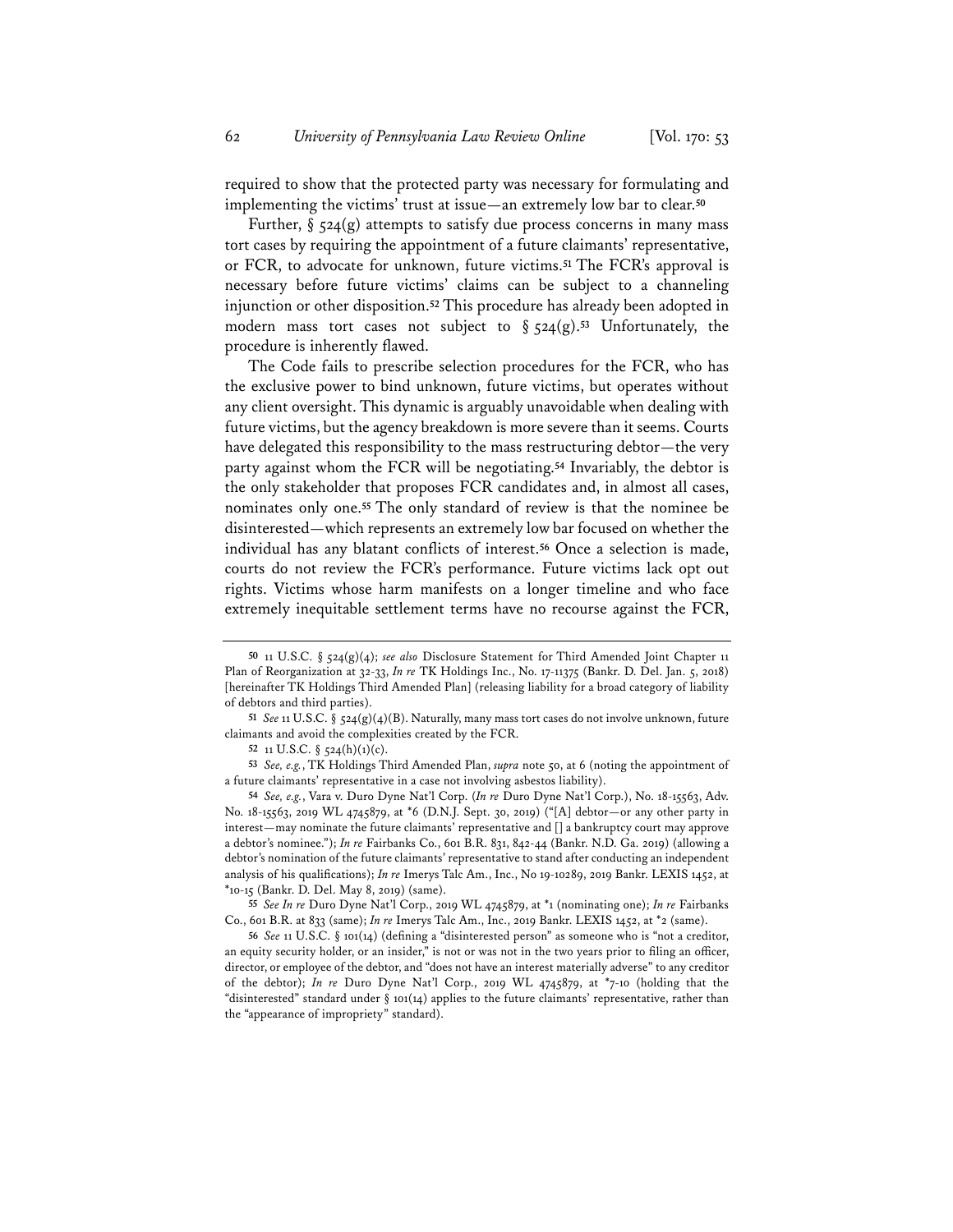who enjoys broad immunity through the plan of reorganization for all actions aside from fraud, gross negligence, and willful misconduct.**<sup>57</sup>**

The idea that the FCR would fail to be a zealous advocate may seem confusing at first but emerges with shocking clarity when one considers the capture risk involved in mass tort cases. A small pool of professionals manages the universe of mass tort bankruptcy cases, and the process is characterized by repeat players. FCRs receive significant fees and, once appointed, immediately hire as legal counsel the law firm at which they are a partner, thereby amplifying the benefit. The promise of multiple engagements can incentivize an FCR to discount her invisible clients' interests.

Exempt plans produce distorted results. The Purdue Pharma bankruptcy case is just one example of this. After extensive rounds of negotiation with various governmental agencies and creditor committees, the Sackler family agreed to contribute approximately \$4.3 billion to the victims' settlement trust.**<sup>58</sup>** In exchange, the debtor's plan provided comprehensive releases for (i) Raymond and Mortimer Sackler, (ii) all of their living and unborn descendants, (iii) all current and future spouses, and (iv) various associated parties that could include thousands of unknown individuals.**<sup>59</sup>** The initial releases insulated these protected parties from conduct unrelated to Purdue Pharma or its business and protected any type of civil misconduct—including fraud, gross negligence, willful misconduct, and deliberate ignorance.**<sup>60</sup>** It would have been extremely difficult to justify these releases if the company had been subject to § 524(g).**<sup>61</sup>** But without § 524(g)'s restrictions, the

**<sup>57</sup>** *See, e.g.*, S. Todd Brown, *Section 524(g) Without Compromise: Voting Rights and the Asbestos Bankruptcy Paradox*, 2008 COLUM. BUS. L. REV. 841, 899 ("[B]ankruptcy plans routinely shield legal representatives from liability to future claimants for all but the most egregious misconduct.").

**<sup>58</sup>** *See* Brian Mann, *The Sacklers, Who Made Billions from OxyContin, Win Immunity from Opioid Lawsuits*, NPR (Sept. 1. 2021, 7:33 PM), https://www.npr.org/2021/09/01/1031053251/sackler-familyimmunity-purdue-pharma-oxcyontin-opioid-epidemic [https://perma.cc/QWR6-F8AM].

**<sup>59</sup>** Memorandum of Law in Support of U.S. Trustee's Expedited Motion for a Stay of Confirmation Order at 6, *In re* Purdue Pharma, No. 19-23649 (Bankr. S.D.N.Y. Sept. 15, 2021) [hereinafter UST's Stay Motion].

**<sup>60</sup>** Purdue's Fifth Amended Plan, *supra* note 49, at 113-14 (releasing liability for all "claims, counterclaims, disputes, obligations . . . .").

**<sup>61</sup>** *See* Parikh, *supra* note 18, at 36-37 (discussing § 524(g)'s requirement that 75% of voting victim class members approve the plan and that the victim trust must be funded in part by the debtor's securities and also by the reorganized debtor). A nondebtor party can enjoy the protections of § 524(g)'s channeling injunction only if various onerous criteria are satisfied under § 524(g)(4)(A)(ii)—a task that has proven to be quite difficult. *See generally In re* Combustion Engineering, Inc., 391 F.3d 190, 236-37 (3d Cir. 2004) (barring the use of the general powers of § 105 to achieve a result not contemplated by  $\S$  524).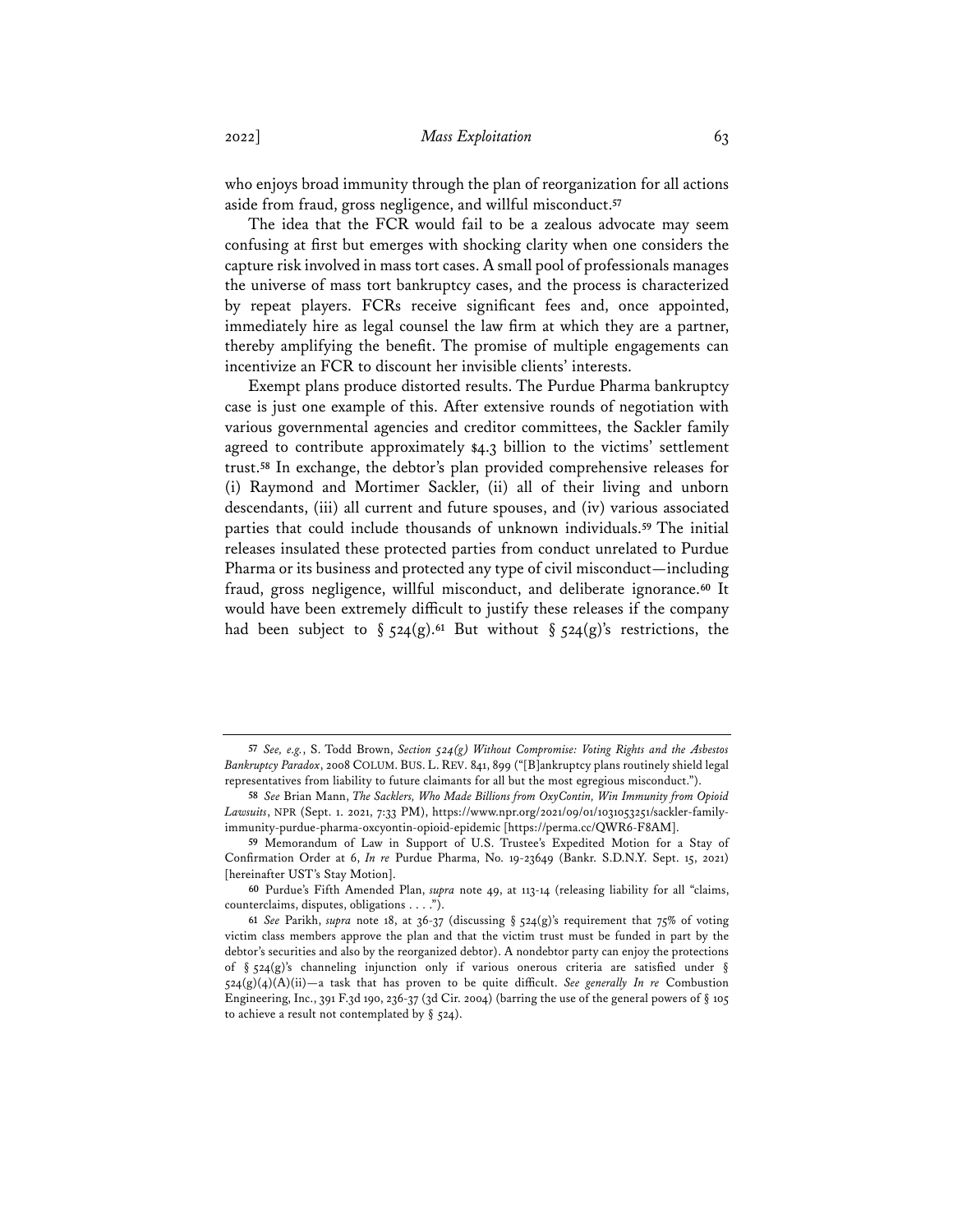bankruptcy court approved Purdue's plan of reorganization**<sup>62</sup>** with the controversial Sackler family releases intact.**<sup>63</sup>**

Gaining access to bankruptcy facilitates expedited resolution. This prospect is transformative to current victims facing staggering health care costs, providing meaningful recoveries instead of endless courtroom delays. But there is a potential cataclysm imbedded in this process. In the rush to resolve these crises, jurists may accept settlements that place the risk of nonrecovery on future victims. This is what I describe as victim balkanization. This is the process by which debtors pit current victims against future victims with a simple threat: any attempt to secure comparable recoveries across the victim class will lead to significant delays in case resolution and ultimately deprive current victims of any recovery in the short term.**<sup>64</sup>** This subtle threat permeates settlement discussions and raises the specter that the court will approve a resolution model that allows current victims to be first to the trough while leaving little for future victims whose claims are no less meritorious. The Public Benefit Proposal, explored below, adds further complexity to the quagmire by allowing mass tort defendants to offer a potentially illusory promise to victims in exchange for a reduced financial contribution.

**<sup>62</sup>** *See* Twelfth Amended Joint Plan of Reorganization at 123, *In re* Purdue Pharma L.P., No. 19-23649 (Bankr. S.D.N.Y. Sept. 2, 2021) [hereinafter Purdue's Twelfth Amended Plan] (releasing the parties from opioid liability); UST's Stay Motion, *supra* note 59, at 6 (stating that the reorganization plan included a release for the Sackler family); Rick Archer, *Purdue Pharma Ch. 11 Plan Gets OK With Sackler Releases*, LAW360 (Sept. 1, 2021, 4:39 PM), https://www.law360.com/ articles/1417959/purdue-pharma-ch-11-plan-gets-ok-with-sackler-releases [https://perma.cc/8CWH-ZECW] ("The family members will be released from any opioid claims . . . ."); *see also* Vince Sullivan, *Rhode Island Balks at Mallinckrodt Ch. 11's CEO Release*, LAW360 (Oct. 13, 2021, 6:13 PM), https://www.law360.com/articles/1430837/rhode-island-balks-at-mallinckrodt-ch-11-s-ceo-release [https://perma.cc/LQC6-VHH8] (noting that, among others, Purdue Pharma's bankruptcy released non-debtor parties). Though arguably unprecedented, the Purdue's plan of reorganization had the support of virtually all significant stakeholders in the case. Nevertheless, Senator Warren and some of her Senate colleagues have proposed the *Nondebtor Release Prohibition Act of 2021*, which would virtually eliminate the use of non-consensual, non-debtor releases as to private claims. *See* S. 2497, 117th Cong. (2021); H.R. 4777, 117th Cong. (2021); Hailey Konnath, *Dems Unveil Bill Targeting Bankruptcy Releases Like Sacklers'*, LAW360 (July 28, 2021, 9:27 PM), https://www.law360.com/ articles/1407713 [https://perma.cc/5QGJ-H9N5] ("The Nondebtor Release Prohibition Act of 2021 looks to eliminate the use of such non-consensual, third-party releases . . . .").

**<sup>63</sup>** The order confirming the plan of reorganization was appealed and recently vacated. *See* Rick Archer, *Purdue Pharma's Ch. 11 Plan Is Unraveled on Appeal*, LAW360 (Dec. 16, 2021, 7:21 PM), https://www.law360.com/articles/1449669/purdue-pharma-s-ch-11-plan-is-unraveled-on-appeal [https://perma.cc/2TYW-9LAY]. Purdue has appealed the ruling. *See* Leslie Pappas, *Purdue Asks to Keep Lawsuits Frozen Pending Ch. 11 Appeal*, LAW360 (Dec. 21, 2021, 7:16 PM), https://www.law360.com/ articles/1450909/purdue-asks-to-keep-lawsuits-frozen-pending-ch-11-appeal [https://perma.cc/A3NR-TBVY].

**<sup>64</sup>** I acknowledge that victim balkanization was not present in the Purdue case but wish to note that this dynamic has emerged in other mass tort cases and may be an effective strategy in Johnson & Johnson's attempt to resolve its talcum powder liability.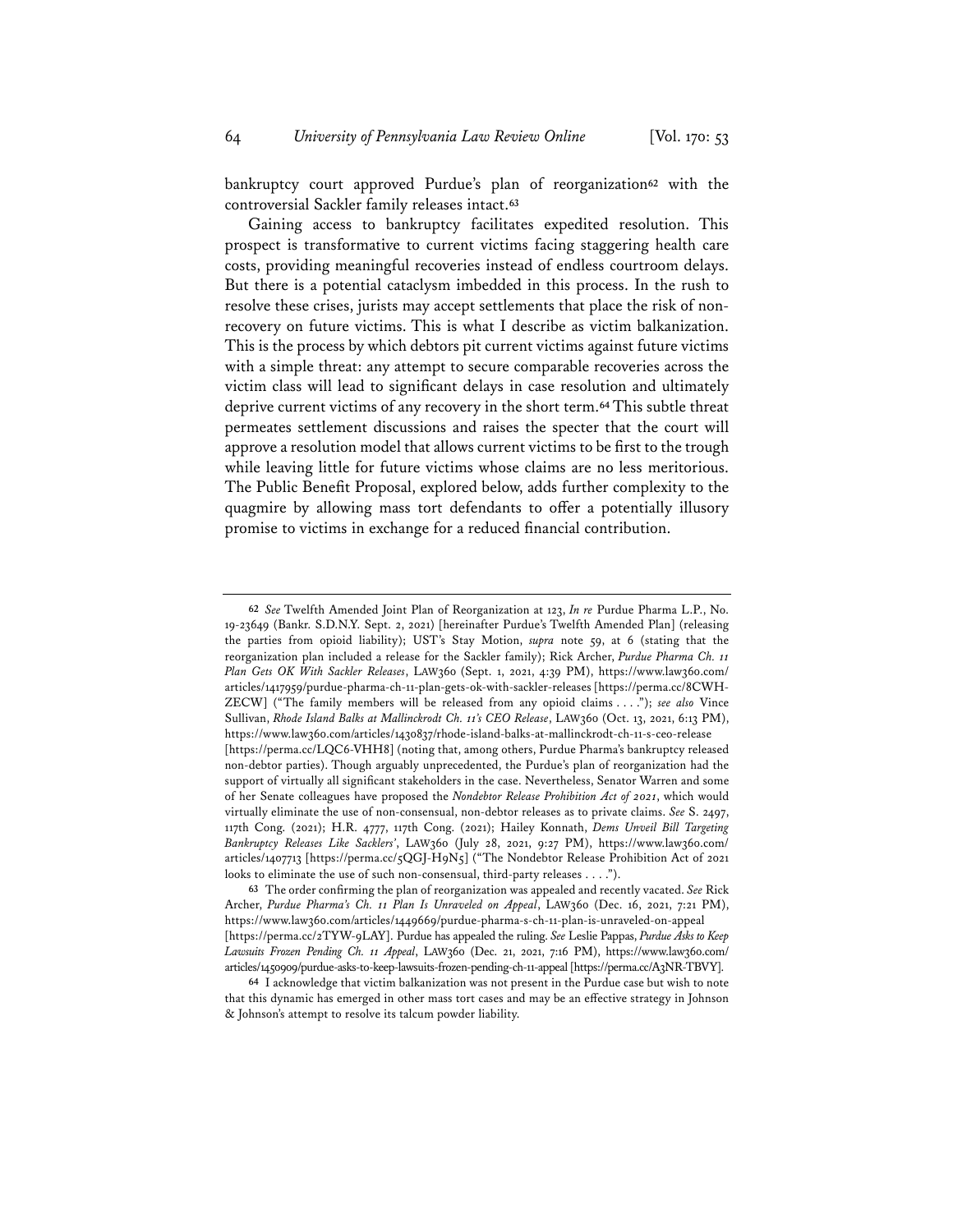#### III. THE REVOLUTIONARY PUBLIC BENEFIT PROPOSAL

Bankruptcy architecture provides two primary resolution models for corporate debtors with viable businesses. A debtor can restructure its business by using the Bankruptcy Code's various forms of relief and emerge as a new entity. A debtor may also sell some or substantially all of its assets through a § 363 asset sale**<sup>65</sup>** and use proceeds to satisfy creditor claims. But Purdue Pharma proposed something unprecedented in its bankruptcy case. Instead of selling its profitable business operations, the company sought to emerge from bankruptcy as a public benefit corporation.**<sup>66</sup>**

Purdue owns a business that could generate billions in future profits. Unfortunately, the business is tainted by the criminality and gross malfeasance committed by its executives. This taint could presumably destroy enterprise value and suppress bidder interest in any auction. In other words, Purdue could try to sell its scandalous—but otherwise profitable—business through an asset sale in bankruptcy, but the proceeds will most likely be materially less than what it would have otherwise received without its scarlet letter.**<sup>67</sup>** As an alternative, Purdue's plan of reorganization offered to continue the company's business operations after the bankruptcy case and devote profits to compensate victims of the opioid crisis.**<sup>68</sup>** This approach would also allow victims to enjoy a quasi-equity position. To the extent that the public

**<sup>65</sup>** Section 363 of the Bankruptcy Code allows a debtor to sell all of its assets through courtsupervised auction process. 11 U.S.C.  $\S$  363(b). In many circumstances, these sales represent the optimal means of securing funds to compensate creditors. *See generally* Douglas G. Baird, *The New Face of Chapter 11*, 12 AM. BANKR. INST. L. REV. 69 (2004).

**<sup>66</sup>** The genesis of the idea is unclear. In October 2020, the DOJ announced an agreement with Purdue Pharma as part of an attempt to resolve various federal claims against the company (the "PBP Agreement"). The PBP Agreement requires Purdue to emerge from bankruptcy as a public benefit corporation functioning entirely in the public interest. *See* Press Release, Dep't of Just., Justice Department Announces Global Resolution of Criminal and Civil Investigations with Opioid Manufacturer Purdue Pharma and Civil Settlement with Members of the Sackler Family (Oct. 21, 2021), https://www.justice.gov/opa/pr/justice-department-announces-global-resolution-criminal-and-civilinvestigations-opioid [https://perma.cc/3HVR-889Y]. A number of Senators have argued that Sackler family members were the "driving force" behind the provision. *See* Letter from Tammy Baldwin, U.S. Sen. et al. to the Hon. William Barr, Att'y Gen. of the U.S. (Nov. 10, 2020) [hereinafter Baldwin Letter] https://www.baldwin.senate.gov/imo/media/doc/2020.11.10%20Senators% 20to%20Barr%20re%20Purdue%20FINAL%20(001).pdf [https://perma.cc/L685-QAMF] ("Purdue and the Sackler family are the driving force behind the inclusion of the PBC in the agreement . . . ."). But this claim lacks substantiation. *See also infra* Part IV.C (explaining the public benefit corporation proposal).

**<sup>67</sup>** *See* Disclosure Statement for Third Amended Joint Chapter 11 Plan of Reorganization at app. B, 3-6, Exhibit 1, *In re* Purdue Pharma L.P., No. 19-23649 (Bankr. S.D.N.Y. May 24, 2021) (estimating discounted sale prices for Purdue's assets).

**<sup>68</sup>** Jeremy Hill, Sophie Alexander, Jef Feeley & Riley Griffin, *Sacklers to Exit From Complex Purdue Bankruptcy With Billions*, BLOOMBERG LAW (Sept. 2, 2021, 8:56 AM), https://news.bloomberglaw.com/ health-law-and-business/sacklers-to-exit-from-complex-purdue-bankruptcy-with-billions [https://perma.cc/WNZ9-NGFS].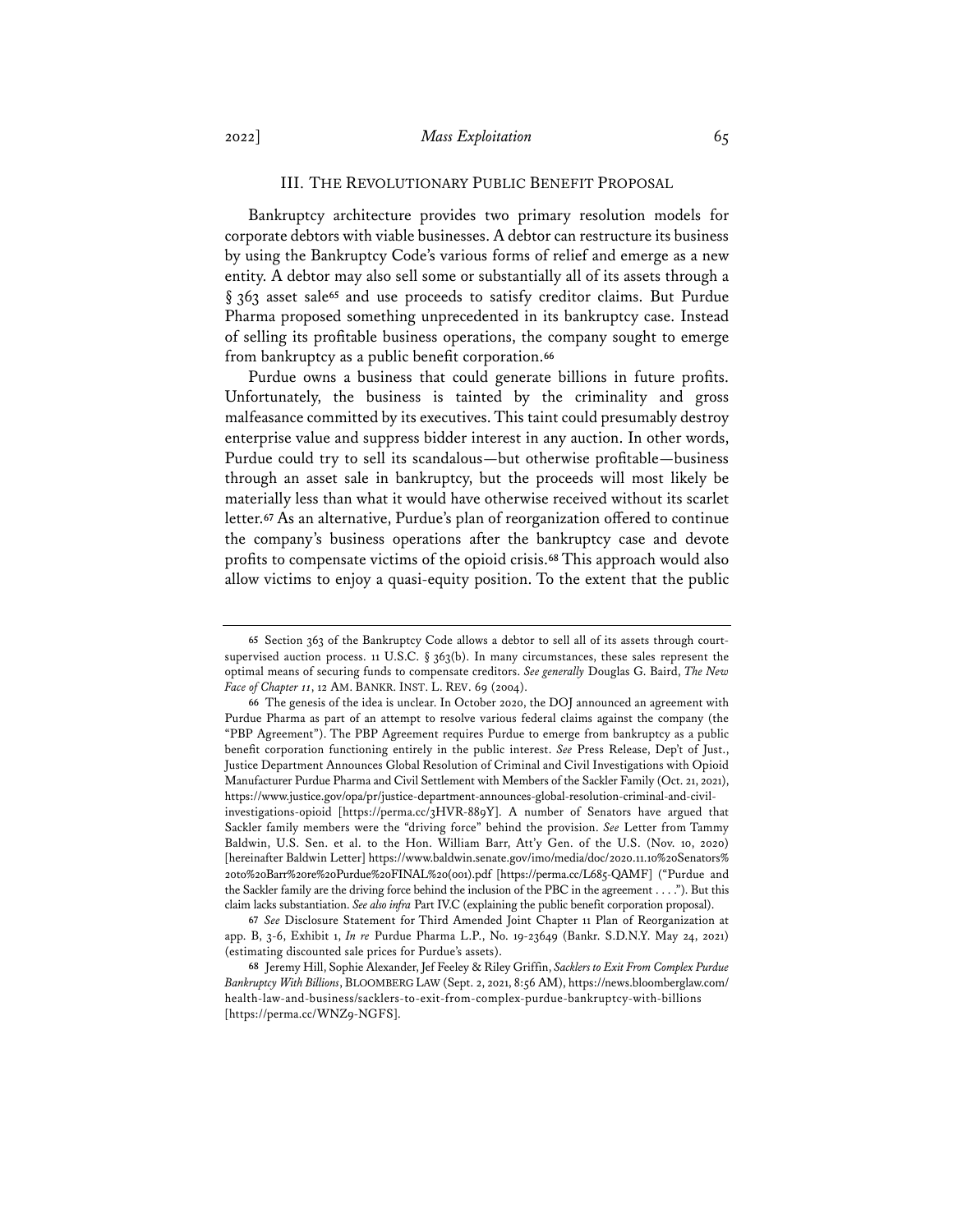benefit corporation is wildly successful, victims will be able to participate in that windfall. Finally, any excess, residual profits from the reorganized debtor could be deployed to benefit the public at large. I refer to this concept as the Public Benefit Proposal.<sup>69</sup>

Purdue's design for a reorganized public benefit corporation has relatively simple mechanics. The primary covenants provide for the creation of a new limited liability company called Knoa Pharma.**<sup>70</sup>** Purdue's plan provides that Knoa must (i) fundamentally operate for the public benefit, (ii) consider longterm public-health interests relating to the opioid crisis in its decisionmaking processes, and (iii) employ transparent and sustainable management practices.**<sup>71</sup>** More specifically, Knoa must develop and distribute medicines to treat opioid addiction and reverse opioid overdoses.**<sup>72</sup>** The company will be run by a board of managers**<sup>73</sup>** selected by officials from the various states that brought suit against Purdue (the "Governmental Consent Parties") in consultation with the creditors' committee and the debtor.**<sup>74</sup>** The managers must be disinterested, independent, and experienced in one or more areas related to health care, law enforcement, or business administration.**<sup>75</sup>** A monitor is also part of the process and tasked with reviewing Knoa's compliance with its corporate covenants and bankruptcy court orders. Similar to the company's board, the monitor is selected by the Governmental Consent Parties in consultation with the creditors' committee and the debtor.**<sup>76</sup>**

Knoa will operate until 2024, at which time all assets will be sold and proceeds distributed pursuant to the plan waterfall.**<sup>77</sup>** Knoa must first satisfy all operating expenses; excess funds then flow to victim trusts and various

**73** There will be either five or seven managers. The ultimate design will be delineated in the order confirming the plan of reorganization. *See In re* Purdue Pharma L.P., 2021 WL 5979108, at \*28.

**<sup>69</sup>** For a detailed explanation of the Public Benefit Proposal, see Samir D. Parikh, *Scarlet-Lettered Bankruptcy: A Public Benefit Proposal for Mass Tort Villains*, 117 NW. U. L. REV. (forthcoming 2022).

**<sup>70</sup>** Matt Levine, Opinion, *The Purdue Bankruptcy Didn't Work*, BLOOMBERG (Dec. 23, 2021, 1:11 PM), https://www.bloomberg.com/opinion/articles/2021-12-23/the-purdue-bankruptcy-didn-t-work [https://perma.cc/G5FK-QF3S].

**<sup>71</sup>** Purdue's Twelfth Amended Plan, *supra* note 62, at 22-23 (including this in the definition of "NewCo Governance Covenants").

**<sup>72</sup>** *See In re* Purdue Pharma, L.P., No. 21-07532, 2021 WL 5979108, at \*28 (S.D.N.Y. Dec. 16, 2021) ("[Knoa] will manufacture products, including Betadine, Denokot, Colace, magnesium products, opioids and opioid-abatement medications, and oncology therapies."); *see also* Levine, *supra* note 70.

**<sup>74</sup>** *See* Purdue's Twelfth Amended Plan, *supra* note 62, at 71 (Section 5.4(d)) (describing the appointment of the NewCo managers).

**<sup>75</sup>** *Id.* The Department of Justice is afforded the right to oversee the selection process but does not appear to have the ability to veto selections. *Id.*

**<sup>76</sup>** *Id.* at 71-72 (Section 5.4(i)).

**<sup>77</sup>** Disclosure Statement for Third Amended Joint Chapter 11 Plan of Reorganization, *supra* note 67, at app. F (describing the Knoa "Disposition Event" wherein the company will be dissolved by December 31, 2024); Purdue's Twelfth Amended Plan, *supra* note 62, at 63-64 (Section 5.2(f)) (describing the MDT, NewCo, and TopCo Priority Waterfalls).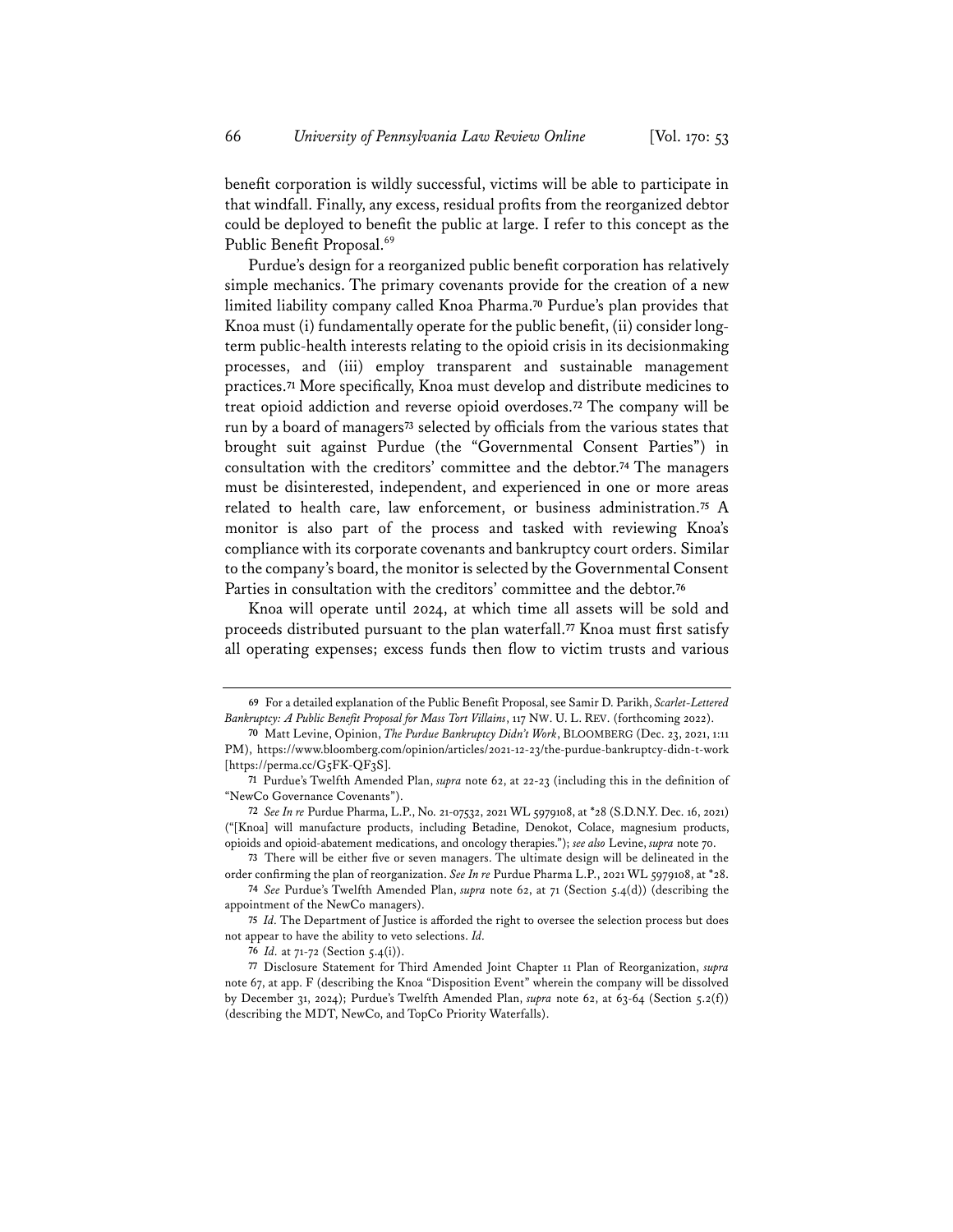state and local governments to support opioid abatement programs. Nevertheless, Purdue estimates that approximately \$5.5 billion will be distributed to victims.**<sup>78</sup>**

The Public Benefit Proposal is intriguing because it offers a model for companies contemplating bankruptcy that hold extremely valuable assets tainted by corporate criminality. An attempt to sell these assets during a time of public fervor would be questionable. There is a high risk that value would be materially suppressed.**<sup>79</sup>** A full chapter 11 reorganization may be similarly futile. A mere rebranding will not remove the residual stain or address harsh public scrutiny. The Public Benefit Proposal is a type of deferred asset sale with a publicly conscious entity offering a philanthropy shield behind which assets can be cleansed.80 This proposal could be instrumental in preserving value for companies that have engaged in evil—value that should ultimately be directed to victims.

Despite these platitudes, the Public Benefit Proposal could be used for a far less honorable purpose. The proposal could be implemented in a way that helps a mass restructuring debtor and perhaps its parent company reduce the mandatory up-front contribution to a victims' settlement trust, diminishing the financial burden while still securing nondebtor releases.**<sup>81</sup>** More specifically, a mass restructuring debtor could propose a plan that includes a large financial contribution to a victims' settlement trust but with a significant portion of this contribution derived from the future revenue of a reorganized public benefit corporation. Victims would bear the risk of overstated future revenue projections and subsequent insolvency.**<sup>82</sup>**

## IV. ASSESSING THE NEW MANEUVERS

One could argue that the mere fact that mass tort defendants are pursuing these maneuvers establishes that victims will be disadvantaged. But such

**<sup>78</sup>** *See* Debtors' Memorandum of Law in Support of Confirmation of Debtors' Sixth Amended Joint Chapter 11 Plan of Reorganization at 150, *In re* Purdue Pharma L.P., No. 19-23649, (Bankr. S.D.N.Y. Aug. 5, 2021) [hereinafter Purdue Memorandum of Law].

**<sup>79</sup>** *See, e.g.*, Lynn M. LoPucki & Joseph W. Doherty, *Bankruptcy Fire Sales*, 106 MICH. L. REV. 1, 3-4 (2007) (finding that distressed large public companies sell for only a fraction of book value).

**<sup>80</sup>** *See* Parikh, *supra* note 69 (explaining the intricacies of the Public Benefit Proposal).

**<sup>81</sup>** To be clear, this was apparently not the case in Purdue. The Sackler family was afforded various concessions, including third-party releases, but these concessions were not the result of promises regarding Knoa's future performance. Rather, these concessions—which were ultimately approved by virtually all significant stakeholders in the case—were made to secure a prompt settlement and avoid decades of litigation with the Sackler family. *See* Hill, *supra* note 68.

**<sup>82</sup>** *See* Baldwin Letter, *supra* note 66, at 2 ("The plan allows Purdue to inflate the value of the settlement by relying on its own rosy analysis of the company's value and promising to pay the terms of a settlement out of the future profits of the company.").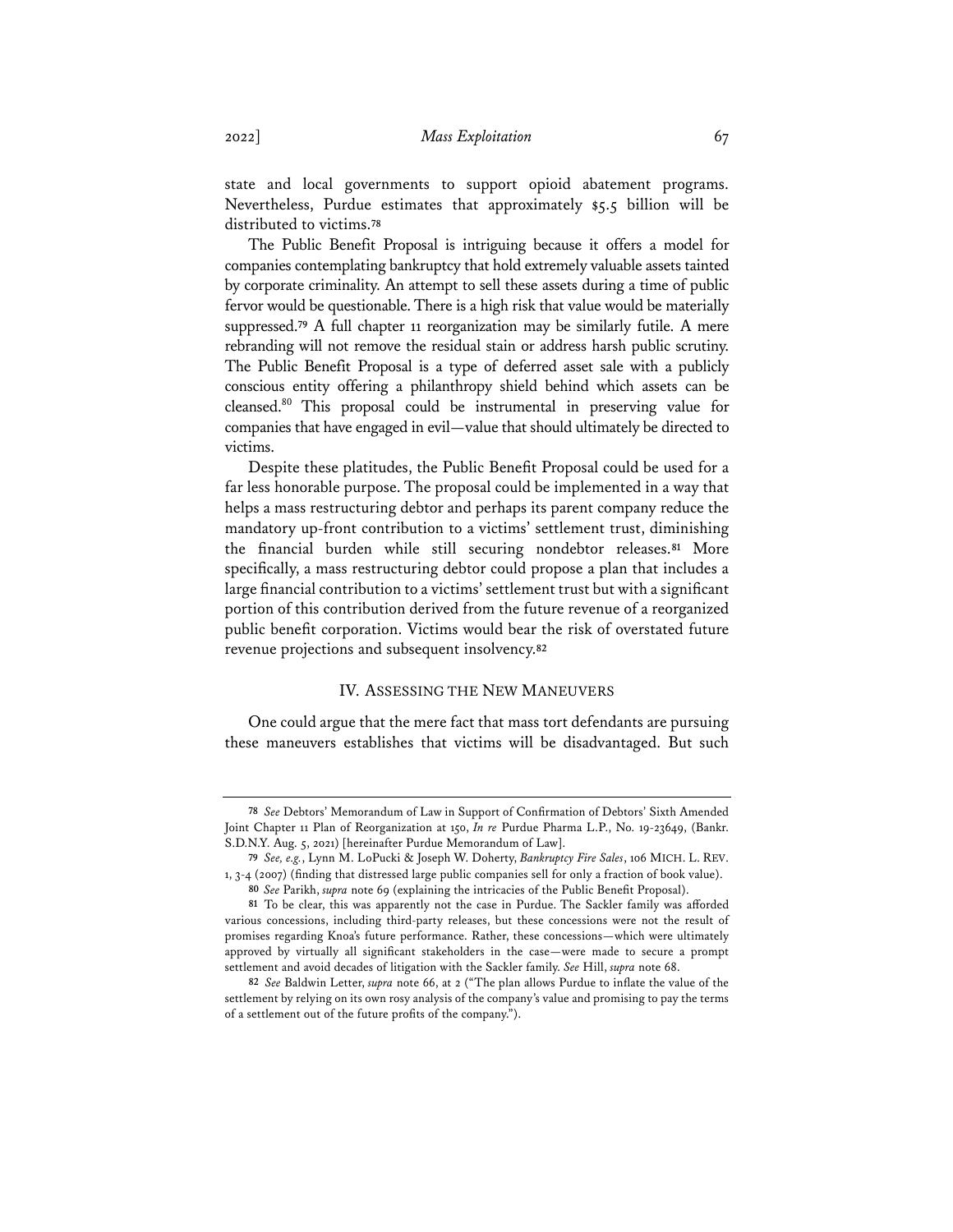conclusions represent mere speculation. In my recent article, **<sup>83</sup>** I explained the global settlement imperative and how bankruptcy is oftentimes the optimal means of satisfying the imperative because it aggregates claims and offers accelerated resolution and finality. Ultimately, there are myriad reasons why mass tort defendants are pulling the bankruptcy lever. But landmines persist. The material risk is that the new maneuvers could undermine victim recoveries. Indeed, corporate mitosis offers defendants the ability to sequester valuable corporate assets outside of bankruptcy. The Bankruptcy Code allows mass restructuring debtors to create an underfunded settlement trust that minimizes a debtor's financial burden. And the Public Benefit Proposal could represent an illusory promise that further heightens the risk of an insolvent settlement trust.

This Section explores these fears and offers some insight for the path forward.

## A. *Divisive Mergers and Funding Agreement Infrmities*

Divisive mergers remove some barriers to a bankruptcy filing.**<sup>84</sup>** I believe that victims on the whole benefit by mass tort defendants accessing bankruptcy; without this option, victims would have to seek recovery on a case-by-case basis through the court system—a process that could take years—and hope for enough victories to force the mass tort defendant to the settlement table. But mass tort defendants are not restricted in accessing bankruptcy. That option is always available and cannot be infringed by creditors or contracts.**<sup>85</sup>** Divisive mergers allow mass tort defendants to access bankruptcy on their terms and potentially eliminate a source of creditor recovery.

Companies employing this maneuver have pointed out that the process is authorized under Texas state law and may be attacked only if assets are fraudulently transferred.**<sup>86</sup>** To address this risk, mass tort defendants seek cover behind the ubiquitous funding agreement, which presumably affords

**<sup>83</sup>** *See* Parikh, *supra* note 18, at 4, 13 (describing the global settlement imperative).

**<sup>84</sup>** *See supra* Part I (explaining how separating mass tort liability from valuable corporate assets creates a more palatable path into bankruptcy for mass tort defendants).

**<sup>85</sup>** *See, e.g.*,The Bank of China v. Huang (*In re* Huang), 275 F.3d 1173, 1177 (9th Cir. 2002) (explaining that any contract term seeking to prohibit a bankruptcy filing is void as contrary to federal public policy).

**<sup>86</sup>** *See* Cara Salvatore, *J&J May Court Trouble with "Texas Two-Step" Talc Gambit*, LAW360 (Sept. 20, 2021, 10:26 PM), https://www.law360.com/articles/1423468 [https://perma.cc/QEF7-BXT8] ("Moving money before bankruptcy in order to avoid paying back debts is the quintessential fraudulent transfer."); *see also* Bill Wichert, *NJ Court Won't Stop J&J's "Texas Two-Step" in Talc Suits*, LAW360 (Sept. 21, 2021, 5:26 PM), https://www.law360.com/articles/1423620/nj-court-won-t-stopj-j-s-texas-two-step-in-talc-suits [https://perma.cc/PX8Z-2VP2] (detailing the Texas "Two-Step" bankruptcy maneuver that requires a clear finding of a fraudulent transfer to invalidate); *accord* Cara Salvatore, *J&J Won't Be Barred From 'Texas Two-Step' in Delaware Court*, LAW360 (Aug. 26, 2021, 9:06 PM), https://www.law360.com/articles/1416758/j-j-won-t-be-barred-from-texas-two-step-in-delawarecourt [https://perma.cc/K5TB-KMXJ].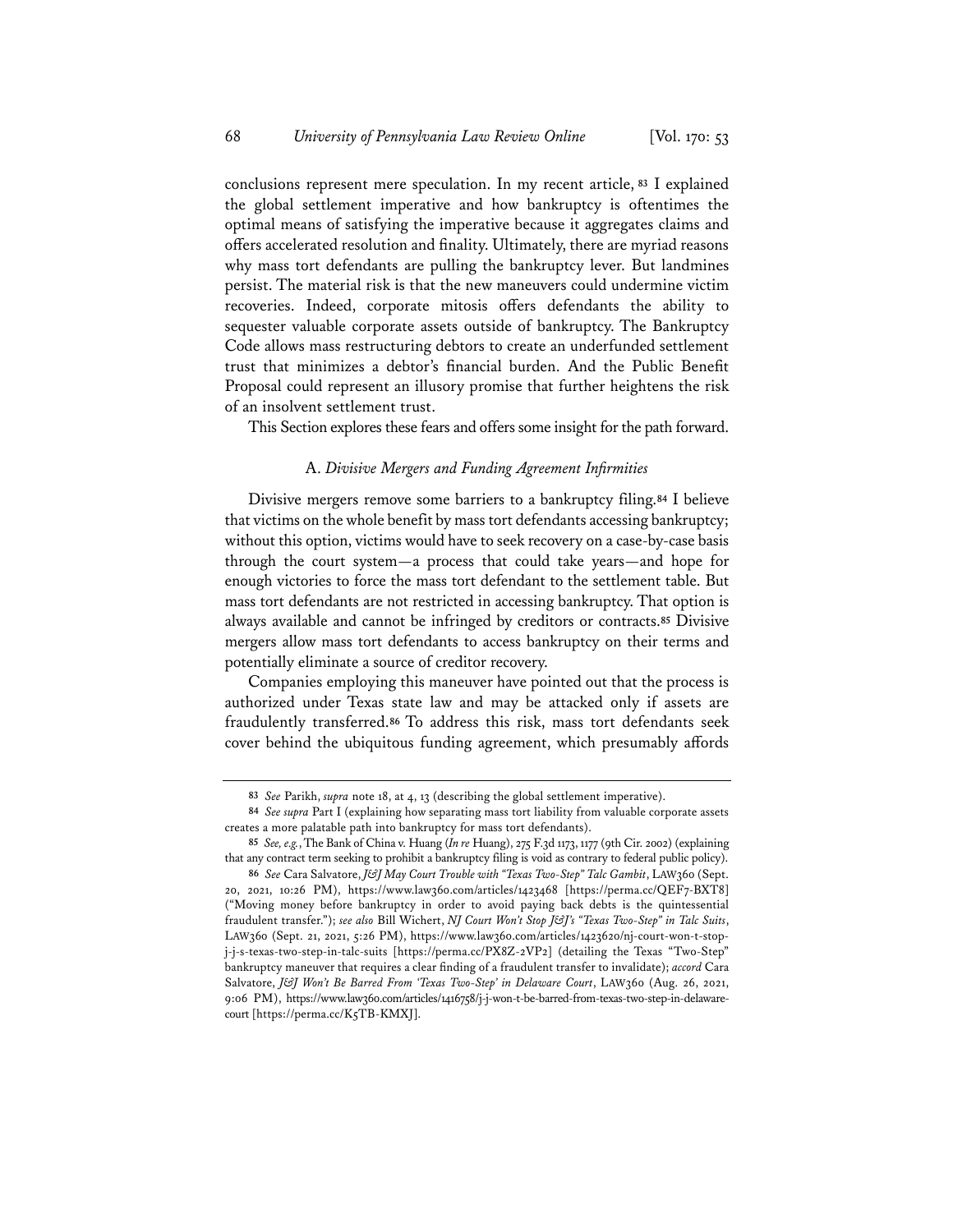BadCo—the company that files for bankruptcy—the same repayment capabilities enjoyed by InfectedCo—the pre-bankruptcy iteration. But this statement is misleading. InfectedCo's valuable assets are excluded from the bankruptcy process. To the extent the bankruptcy process suppresses victim distributions, the corporate parent will benefit.

And funding agreements present their own infirmities. In mass tort bankruptcies from previous generations, responsible parties made large contributions to victims' settlement trusts in exchange for various protections.**<sup>87</sup>** These parties provided funds in lump sums. This arrangement avoided the fear of a responsible party's subsequent insolvency derailing the trust. But funding agreements today are designed to push risk onto victims.**<sup>88</sup>** Funding agreements seen so far make GoodCo—the healthy sister company of BadCo—responsible for BadCo's obligations. But the financial burden does not appear as a lump-sum obligation; instead, the agreement envisions what I refer to as drip financing. BadCo agrees to a monthly funding schedule based on invoices presented by the victims' trust.**<sup>89</sup>** These invoices are routed to GoodCo, which is obligated to fund expenses that are warranted under the governing documents and court orders.

Keep in mind that settlement trusts must invariably endure for decades. What if GoodCo failed just a few years after confirmation? The funding agreement is unsecured and unguaranteed. And there is no provision in the funding agreement that delineates a contingency plan if GoodCo cannot make the necessary payments. Further, there is no covenant restricting GoodCo from transferring assets. The import of this design emerges with amazing clarity: victims bear all insolvency risk. This outcome is at odds with the mass tort architecture that has dictated outcomes for the last 50 years.

Restricting divisive mergers through injunctive relief does not appear to be realistic.**<sup>90</sup>** However, divisive mergers that involve funding agreements that push insolvency risk onto victims should be viewed as fraudulent transfers because the financial backstop—GoodCo's assets—could very well prove to be a mirage. Bankruptcy courts should reject drip financing arrangements that lack insurance backstops, multiple corporate guarantees, or other

**<sup>87</sup>** *See In re* Johns-Manville Corp., 68 B.R. 618, 621-22, 27 (Bankr. S.D.N.Y. 1986) (describing funding agreements in which a victims' trust was initially funded with a substantial amount of cash, to be supplemented yearly, and a reorganized company was protected from certain claims, including those for punitive damages, to ensure it remained viable to continue funding the trust).

**<sup>88</sup>** *See* Pittard Declaration, *supra* note 28, at 9 (discussing the Funding Agreements and related financial obligations); *see also* Adversary Complaint, *supra* note 32, at 16-17 (describing funding agreements in *In re* Bestwall, *In re* Aldrich Pump, and *In re* Murray Boiler).

**<sup>89</sup>** *See* Pittard Declaration, *supra* note 28, at 24-56; *see also* Adversary Complaint, *supra* note 32, at 11- 12.

**<sup>90</sup>** *See* sources cited *supra* note 86 (noting courts have refused to dismiss bankruptcy cases that follow divisive mergers).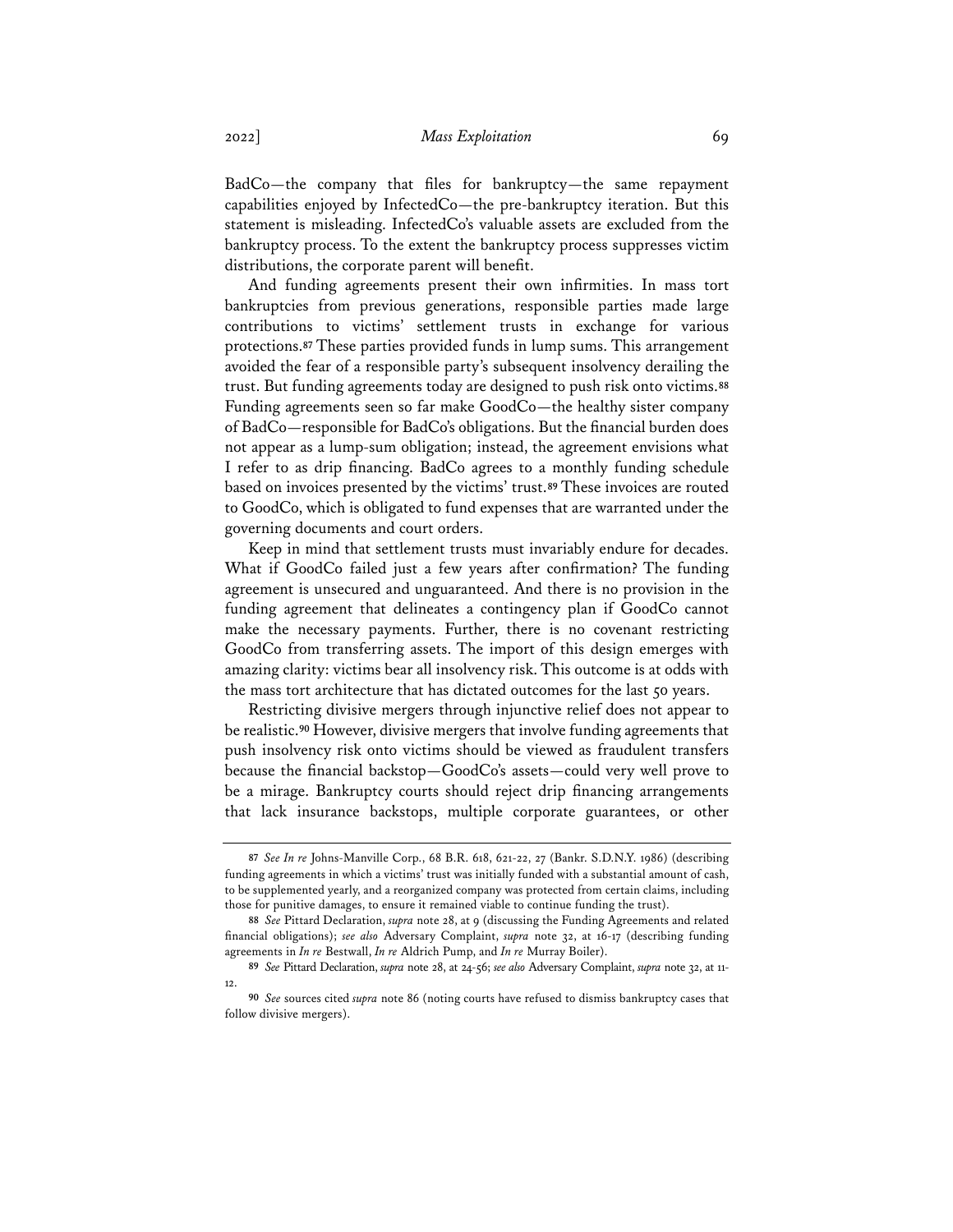financial safety nets. Ideally, settlement trusts would be funded by upfront contributions that help insulate the trust from subsequent cascading insolvencies. Ultimately, judicial intervention can easily address this potential inequity once jurists are made aware of these subtle tactics.**<sup>91</sup>**

#### B. *Simple Changes to Close Statutory Loopholes*

I acknowledge that mass restructuring debtors have exploited loopholes in the Bankruptcy Code to accelerate the plan confirmation process. Simple statutory amendments, however, could enhance process integrity and avoid disparate treatment across victim classes. Primarily,  $\S$  524(g) must be amended to capture all mass tort cases, including those that do not involve asbestos claims; this one change will limit the ability of nondebtor parties to secure releases or otherwise be protected by the channeling injunction. To minimize FCR capture risk, new  $\S$  524(g) should (i) require the appointment of three FCRs, (ii) allow only the United States Trustee—as opposed to the mass restructuring debtor—to propose viable candidates, and (iii) require that all candidates be disinterested, qualified, and competent to effectively represent future victims' interests.**<sup>92</sup>** Conceptually, these changes are relatively simple. As explored in my recent article, the final design will require a more comprehensive assessment of  $\S$  524(g)—a provision drafted almost three decades ago—to ensure alignment with modern policy objectives.**<sup>93</sup>**

**<sup>91</sup>** In response to a prior draft, Professor Lynn LoPucki gently chided me for my apparent naivete. I argue that bankruptcy judges can easily limit exploitive debtor behavior. This much is true. However, many scholars will counter that rampant forum shopping in bankruptcy undermines the viability of this proposal. Corporate debtors can easily locate cases in any jurisdiction they choose. *See, e.g.,* LYNN M. LOPUCKI, COURTING FAILURE: HOW COMPETITION FOR BIG CASES IS CORRUPTING THE BANKRUPTCY COURTS 19-24 (2005) (describing how "an era of rampant, routine forum shopping" leads to a decrease in bankruptcy cases for some jurisdictions); *see also* Samir D. Parikh, *Modern Forum Shopping in Bankruptcy*, 46 CONN. L. REV. 159, 163, 173-81 (2013) ("[T]he forum shopping phenomenon continues to plague the bankruptcy system . . . ."). And at least some judges are interested in securing these reputation-making cases. Therefore, there will always be a receptive court for these debtors, regardless of how easily corrective measures can be implemented. I acknowledge that forum shopping is bankruptcy's poisonous tree, bearing many fruits. However, statutory amendments cannot resolve many granular bankruptcy problems, and amendments to the Code happen infrequently. Judicial action invariably represents the most viable means for policing exploitive behaviors. Ultimately, forum shopping's specter must be acknowledged, but Congress is the only body capable of and willing to resolve that issue.

**<sup>92</sup>** *See* Parikh, *supra* note 18, at 46 (advocating for a more demanding standard of review but recognizing that the ultimate formulation must be left up to the bankruptcy court).

**<sup>93</sup>** *See id.*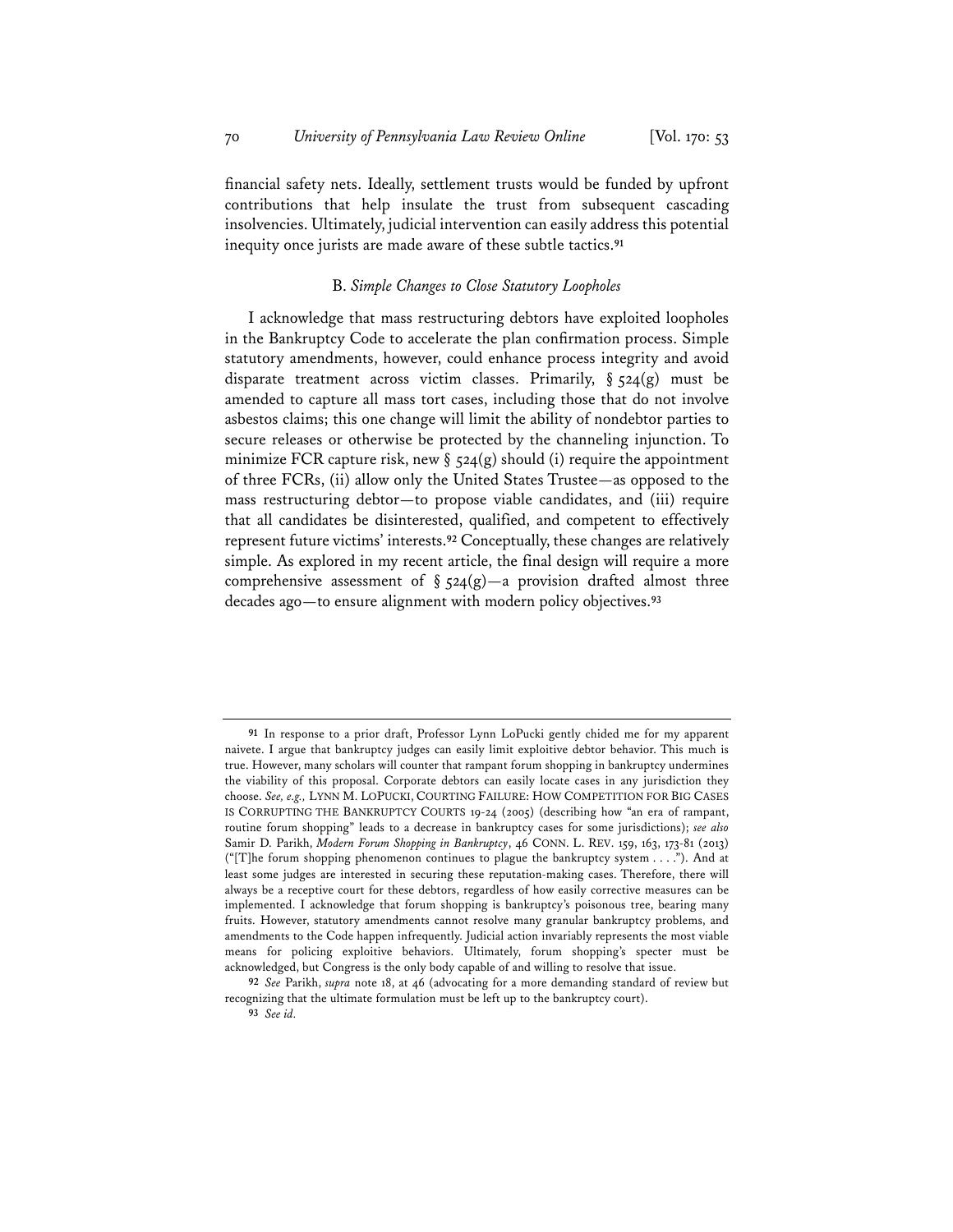## 2022] *Mass Exploitation* 71

#### C. *The Public Beneft Proposal and Illusory Promises*

The Public Benefit Proposal has allure. In the right context, the proposal can solve fundamental threats to asset value. There is a certain level of equitable balance in a company that has done evil being reorganized to fight that evil. The victims' collective, as the new owner of the reorganized entity, has the possibility of sharing in a shareholder windfall if the company experiences unexpected success after emerging from bankruptcy.

In the Purdue case, one fear with the public benefit model was that a lack of strong governance and oversight would prevent Knoa from fulfilling its lofty societal goals. And that may well be the case. But Knoa's mission is clear and supported by strong covenants enforced by the bankruptcy court. As noted above, the board of managers will be selected by state officials presumably representing victims' interests. Further, Knoa has a courtsupervised monitor—also appointed by these state officials—tasked with reviewing Knoa's operations and reporting back to the bankruptcy court. And to the extent Knoa is incorporated in Delaware, there are various statutory provisions that limit actions contrary to a public benefit corporation's stated public mission.**<sup>94</sup>** These factors improve the likelihood that Knoa's lofty societal goals will be fulfilled.

The problem with the Public Benefit Proposal is that Knoa may fulfill its societal goals but fail to fulfill its financial ones. Purdue Pharma had \$2.3 billion in net sales from OxyContin alone in 2010.**<sup>95</sup>** By 2018, net OxyContin sales were down to \$810 million, before falling to \$517 million in 2020.**<sup>96</sup>** Purdue estimates that Knoa will provide \$5.5 billion to victims, but much of that value comes indirectly from supposed price discounts on anti-overdose drugs and opioid dependence treatments.**<sup>97</sup>** Further, Knoa will be sold or liquidated by 2024. Purdue's key patents for OxyContin are set to expire in 2025 and 2027, at which point generics will be an existential threat.**<sup>98</sup>** With that looming, it is unclear if Knoa will have any value by 2024. Once sold, a buyer of Knoa would not be bound by the Public Benefit Proposal and could abandon those principles entirely.

**<sup>94</sup>** *See* DEL. CODE. tit. 8, § 366(b) (2021) (requiring a public benefit corporation to issue biennial public benefit reports); *id.* § 367 (authorizing shareholder suits to enforce a stated specific public benefit); Leo E Strine, Jr., *Making It Easier For Directors to "Do the Right Thing"?*, 4 HARV. BUS. L. REV. 235, 243-45 (2014) (outlining provisions in the Delaware statute that create a duty for a public benefit corporation to focus on the public good).

**<sup>95</sup>** Hill, *supra* note 68.

**<sup>96</sup>** *Id.*

**<sup>97</sup>** *See* Purdue Memorandum of Law, *supra* note 78, at 150 ("The majority of that \$5.5 billion will be provided to creditor trusts . . . that will be used to fund opioid crisis abatement programs across the United States.").

**<sup>98</sup>** *See* Hill, *supra* note 68.